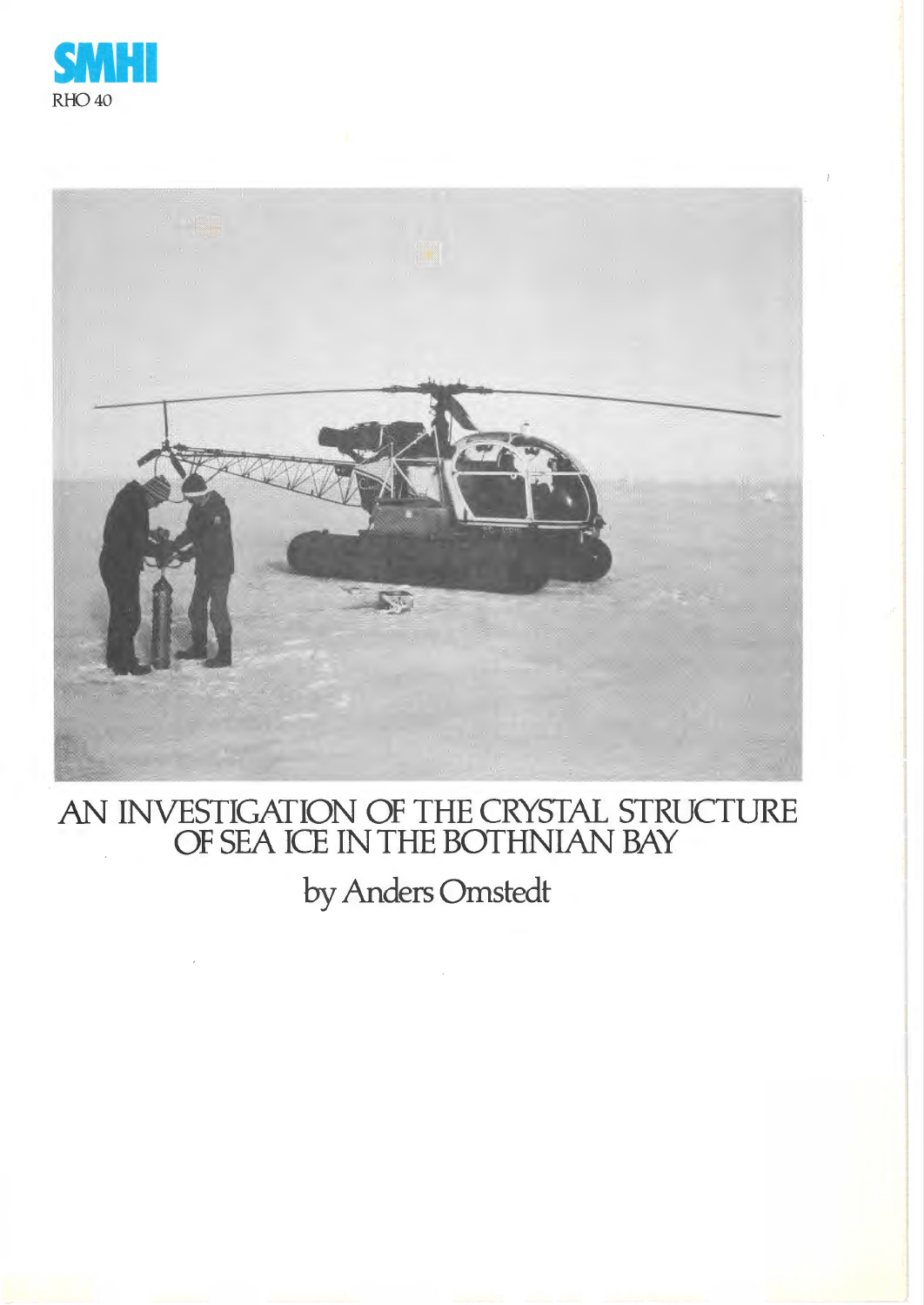$\label{eq:2.1} \frac{1}{2} \sum_{i=1}^n \frac{1}{2} \sum_{j=1}^n \frac{1}{2} \sum_{j=1}^n \frac{1}{2} \sum_{j=1}^n \frac{1}{2} \sum_{j=1}^n \frac{1}{2} \sum_{j=1}^n \frac{1}{2} \sum_{j=1}^n \frac{1}{2} \sum_{j=1}^n \frac{1}{2} \sum_{j=1}^n \frac{1}{2} \sum_{j=1}^n \frac{1}{2} \sum_{j=1}^n \frac{1}{2} \sum_{j=1}^n \frac{1}{2} \sum_{j=1}^n \frac{$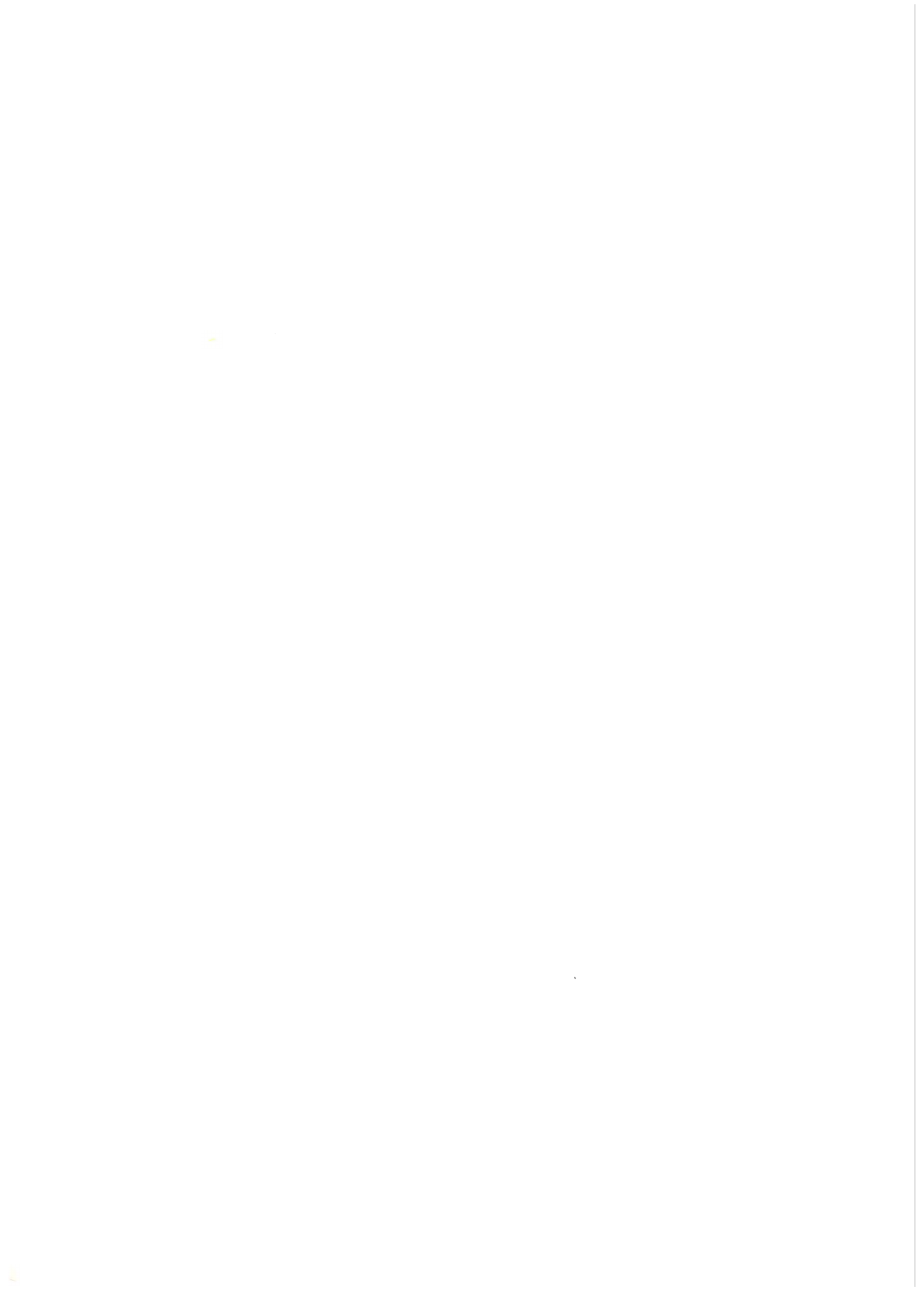# AN INVESTIGATION OF THE CRYSTAL STRUCTURE OF SEA ICE IN THE BOTHNIAN BAY

# by Anders Omstedt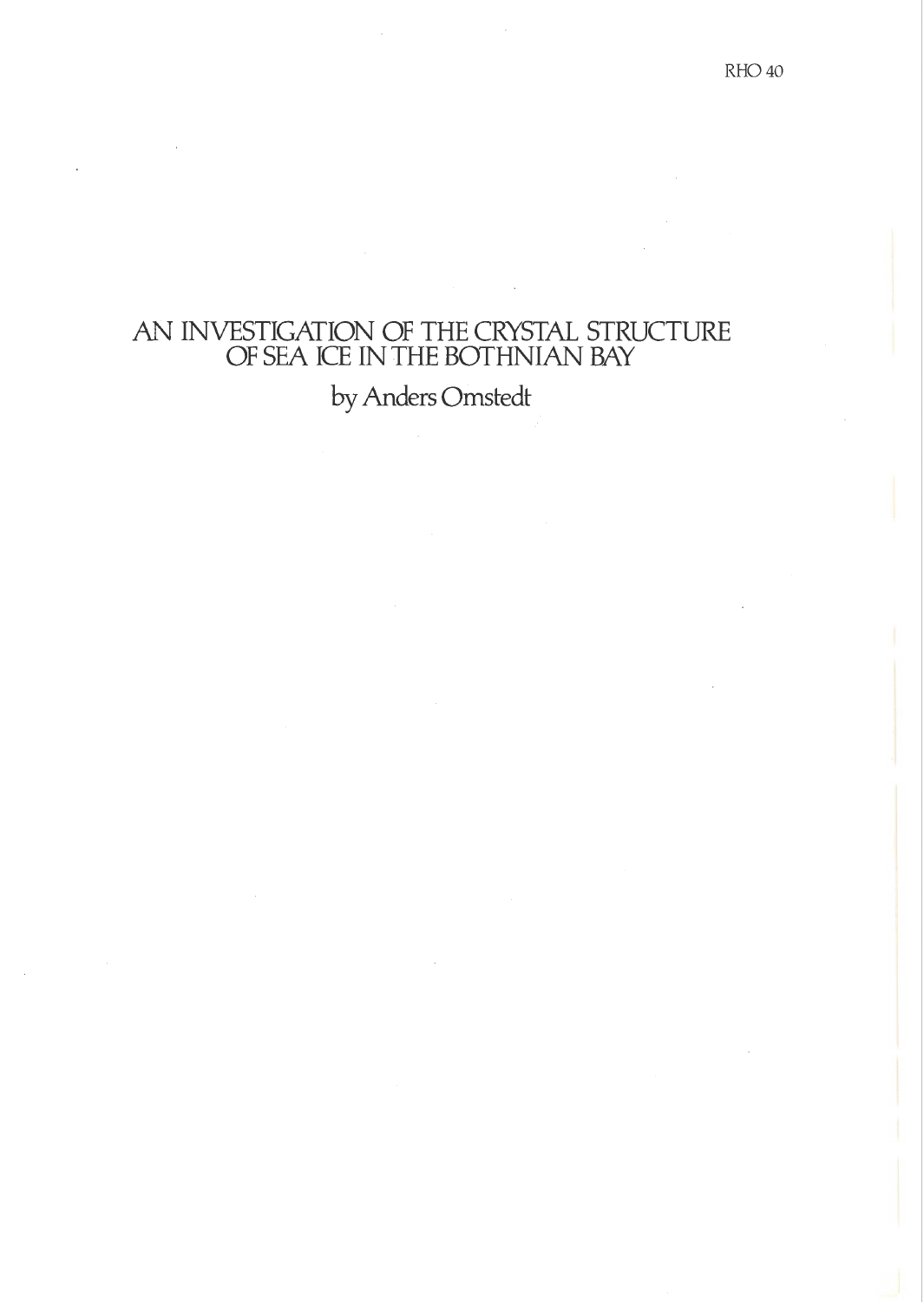$\mathcal{L}^{\mathcal{L}}$ 

 $\sim 10^6$ 

 $\mathcal{A}$  $\sim 10^7$ 

 $\sim$ 

 $\hat{\mathcal{A}}$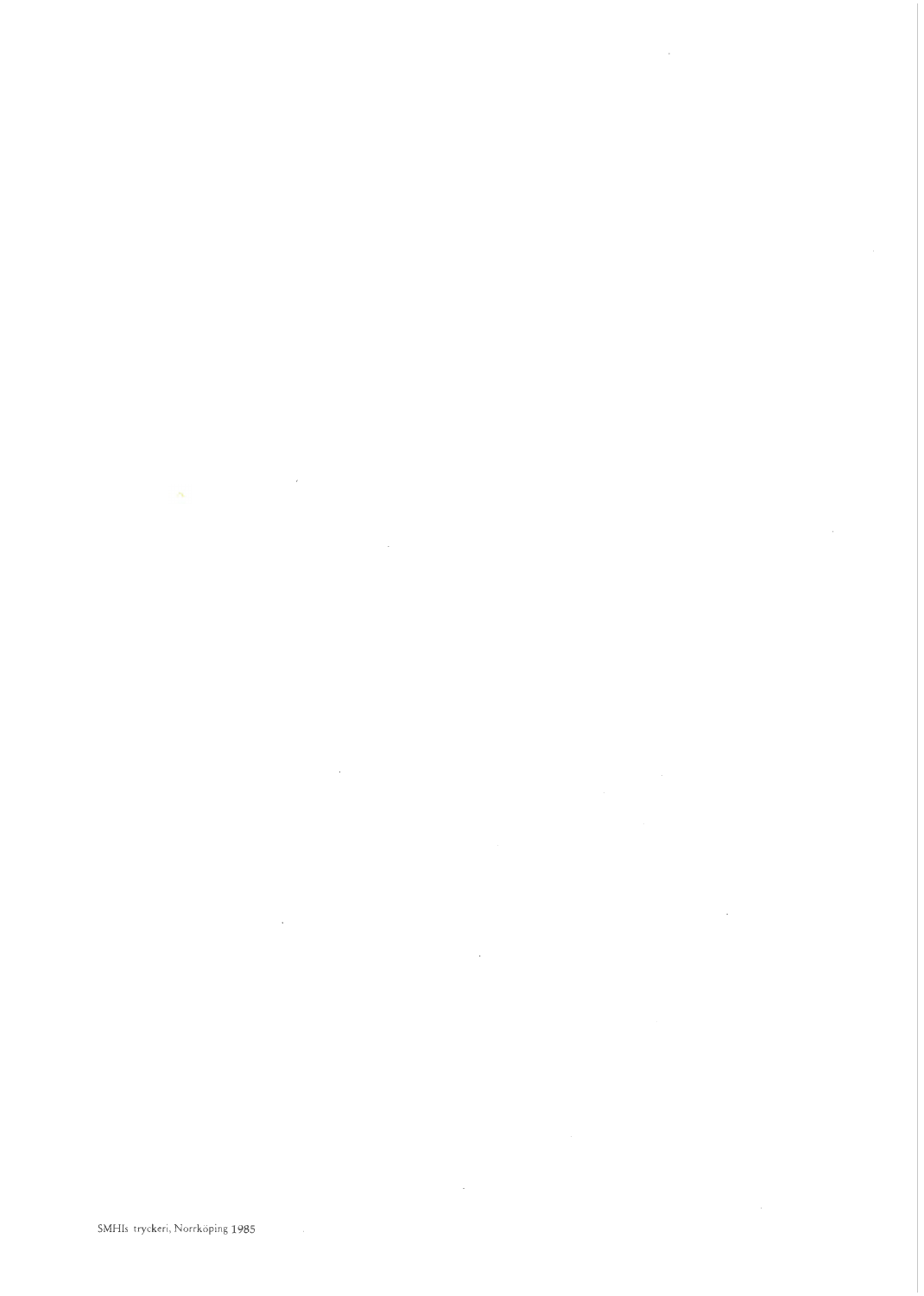| <b>Issuing Agency</b> | Report number |
|-----------------------|---------------|
| <b>SMHT</b>           | RHO 40 (1985) |
| S-601 76 NORRKÖPING   | Report date   |
| <b>SWEDEN</b>         | March 1985    |
| Author (s)            |               |

Anders Omstedt

**Title (and Subtitle)** 

AN INVESTIGATION OF THE CRYSTAL STRUCTURE OF SEA ICE IN THE BOTHNIAN BAY

#### **Abstract**

This report presents sea ice core measurements taken from the Bothnian Bay, March, 1984. The measurements were taken at different sites in the skerries and the basin area. The ice cores were analysed with respect to crystallographic structure using polarized light. Some ice cores were also used for the determination of ice density and ice salinity. The data give a good insight into the ice structure in a sea ice cover, illustrating a complex structure with ice types of different origins, mixed and stratified within the ice cores.

The ice cores were classified with a structural scheme. In that scheme, the sea ice is classified into three main groups: granular ice, columnar ice and mixed ice. In the examined ice cores all three groups were well represented.

**Keywords**  Bothnian Bay, sea ice, crystal structure.

**Supplementary notes** 

**Number of pages**  1 9

**Language**  English

**ISSN and title** 

**0347-7827 SMHI Reports Hydroloqy and Oceanoqraohv** 

Report available from: **SMHI**  HOa **S-601 76 NORRKÖPING** 

**SWEDEN**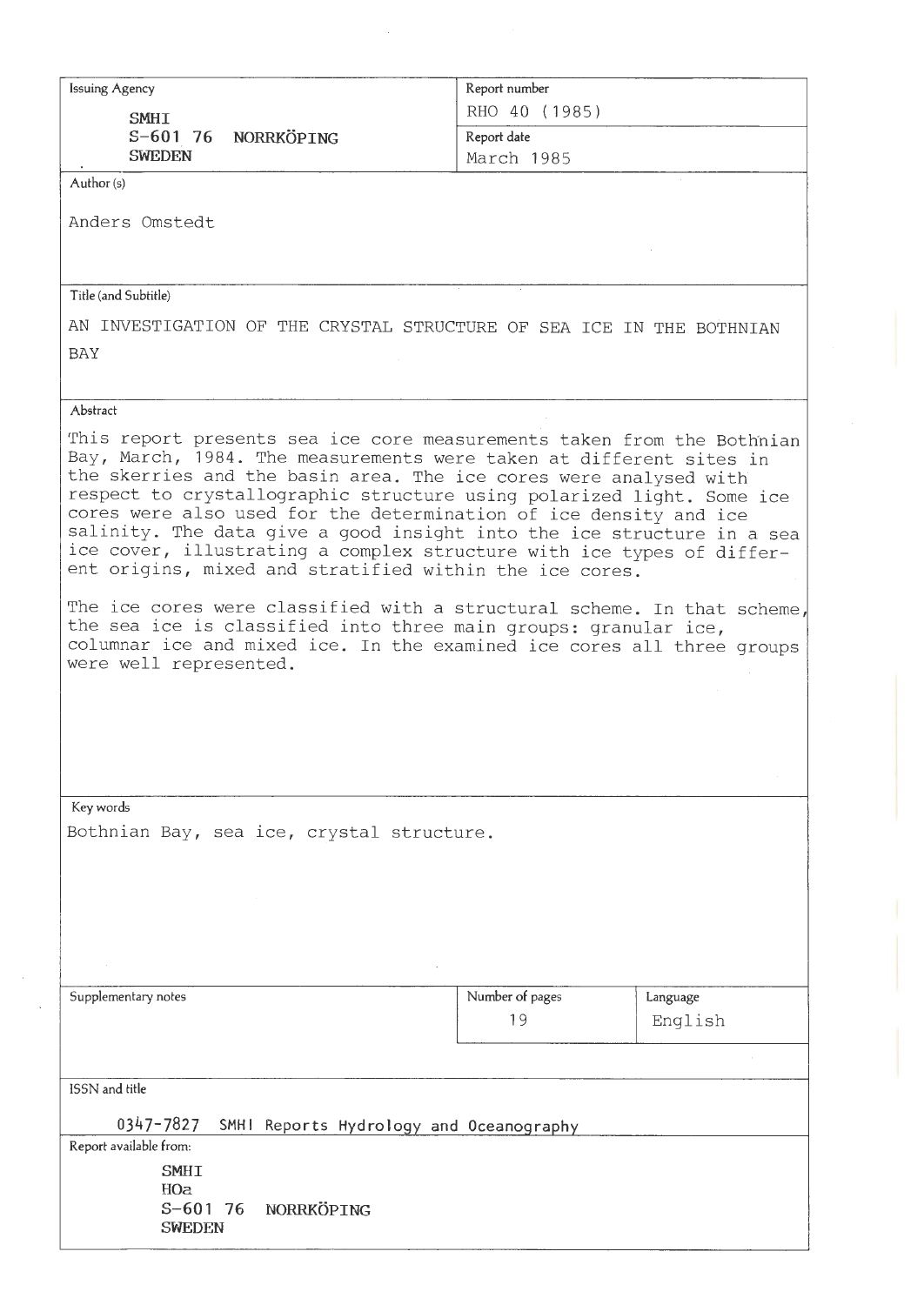$\label{eq:2.1} \frac{1}{2} \int_{\mathbb{R}^3} \frac{1}{\sqrt{2\pi}} \int_{\mathbb{R}^3} \frac{1}{\sqrt{2\pi}} \int_{\mathbb{R}^3} \frac{1}{\sqrt{2\pi}} \int_{\mathbb{R}^3} \frac{1}{\sqrt{2\pi}} \int_{\mathbb{R}^3} \frac{1}{\sqrt{2\pi}} \int_{\mathbb{R}^3} \frac{1}{\sqrt{2\pi}} \int_{\mathbb{R}^3} \frac{1}{\sqrt{2\pi}} \int_{\mathbb{R}^3} \frac{1}{\sqrt{2\pi}} \int_{\mathbb{R}^3}$ 

 $\label{eq:2.1} \frac{1}{\sqrt{2\pi}}\int_{0}^{\infty}\frac{1}{\sqrt{2\pi}}\left(\frac{1}{\sqrt{2\pi}}\right)^{2\alpha} \frac{1}{\sqrt{2\pi}}\int_{0}^{\infty}\frac{1}{\sqrt{2\pi}}\frac{1}{\sqrt{2\pi}}\int_{0}^{\infty}\frac{1}{\sqrt{2\pi}}\frac{1}{\sqrt{2\pi}}\frac{1}{\sqrt{2\pi}}\frac{1}{\sqrt{2\pi}}\frac{1}{\sqrt{2\pi}}\frac{1}{\sqrt{2\pi}}\frac{1}{\sqrt{2\pi}}\frac{1}{\sqrt{2\pi}}\frac{1}{\$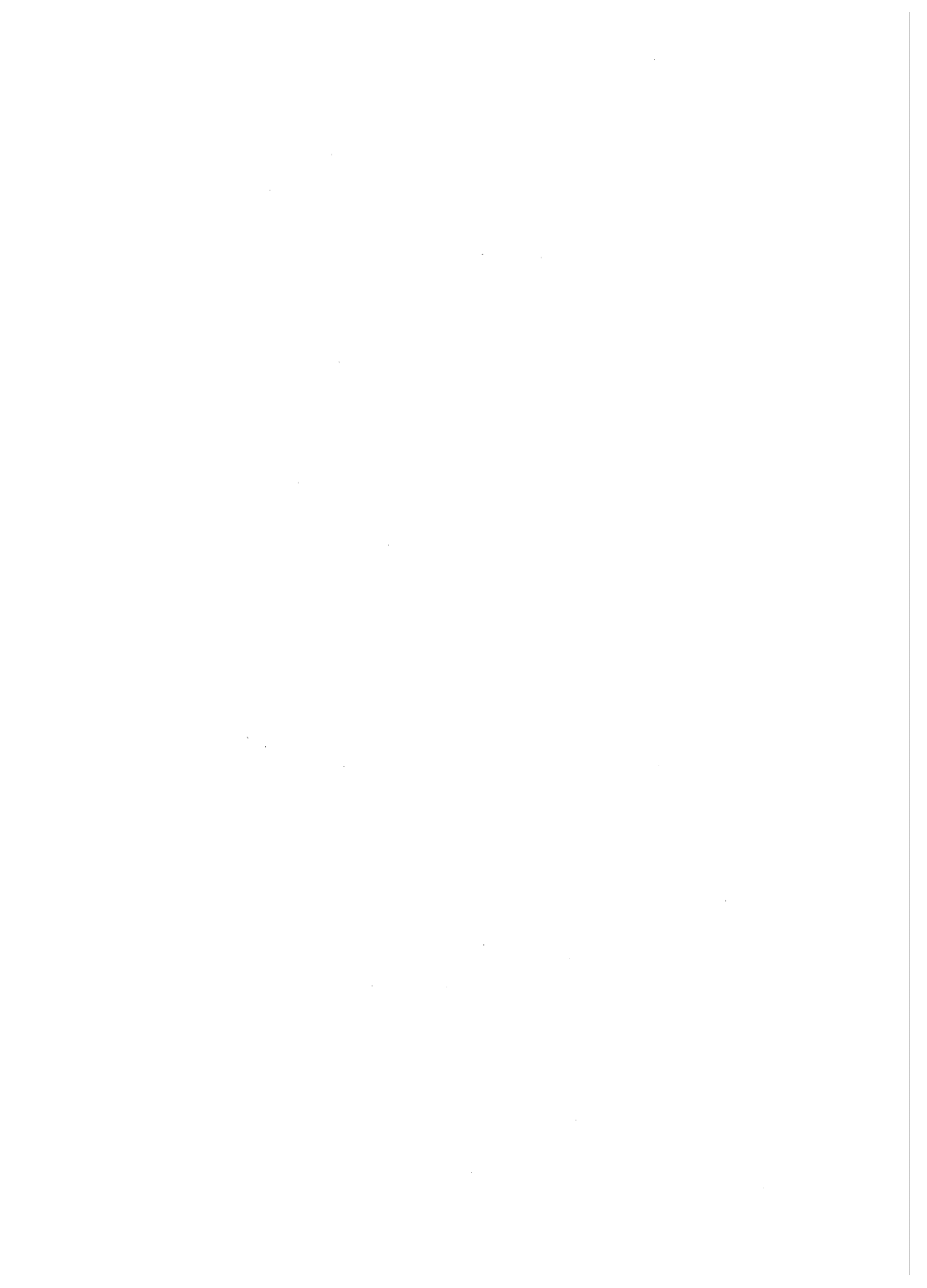Page

| 1. |                              |  |
|----|------------------------------|--|
| 2. | THE ICE SEASON OF 1983/84  2 |  |
| 3. |                              |  |
| 4. |                              |  |
| 5. | ICE CORE DESCRIPTION  6      |  |
| 6. |                              |  |
|    |                              |  |
|    | ACKNOWLEDGEMENTS  16         |  |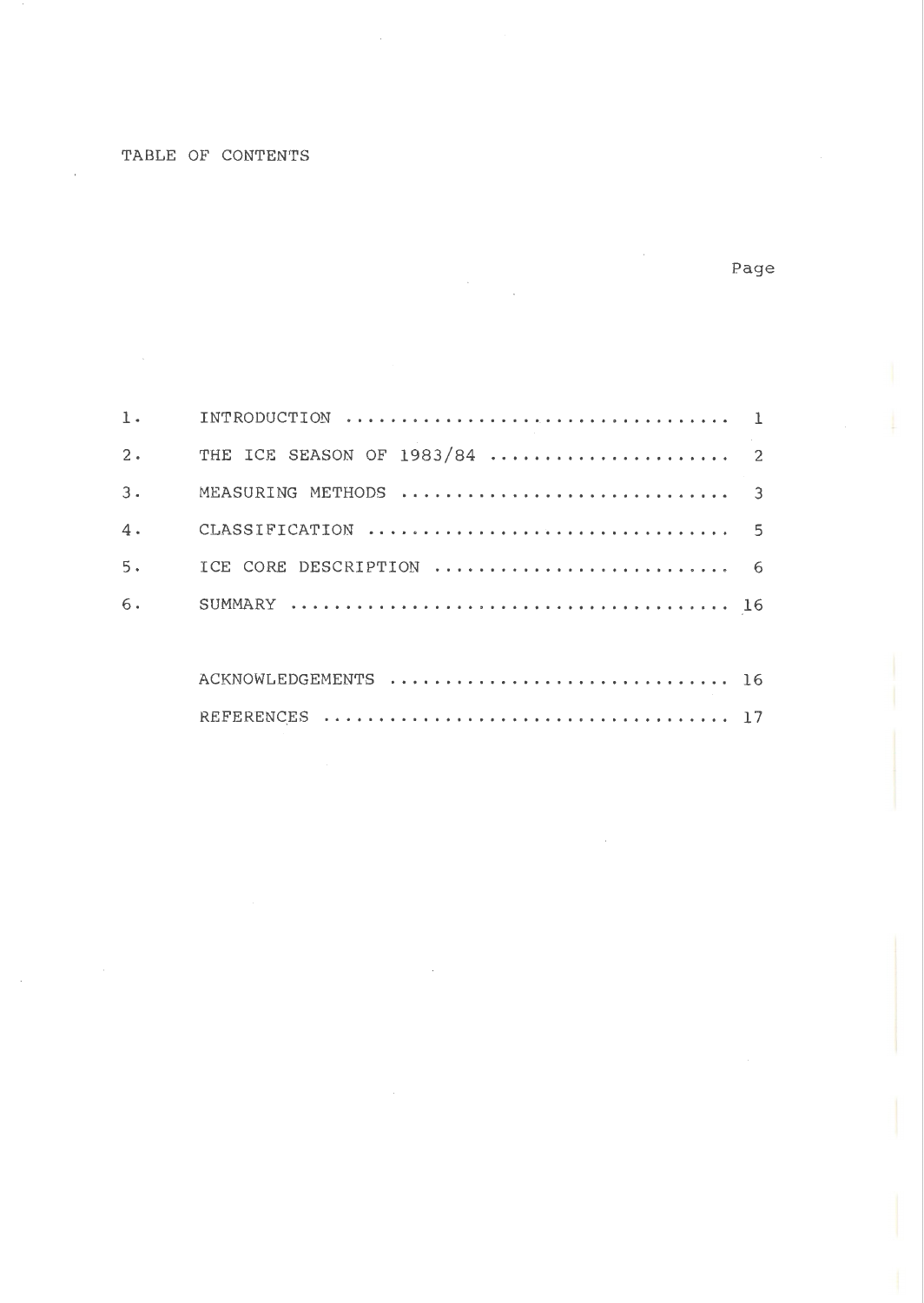$\label{eq:2.1} \frac{1}{\sqrt{2}}\int_{\mathbb{R}^3}\frac{1}{\sqrt{2}}\left(\frac{1}{\sqrt{2}}\right)^2\frac{1}{\sqrt{2}}\left(\frac{1}{\sqrt{2}}\right)^2\frac{1}{\sqrt{2}}\left(\frac{1}{\sqrt{2}}\right)^2.$ 

 $\label{eq:2} \frac{1}{\sqrt{2}}\int_{0}^{\infty}\frac{1}{\sqrt{2\pi}}\left(\frac{1}{\sqrt{2\pi}}\right)^{2}d\mu\,d\mu\,.$  $\label{eq:2.1} \frac{1}{\sqrt{2}}\left(\frac{1}{\sqrt{2}}\right)^{2} \left(\frac{1}{\sqrt{2}}\right)^{2} \left(\frac{1}{\sqrt{2}}\right)^{2} \left(\frac{1}{\sqrt{2}}\right)^{2} \left(\frac{1}{\sqrt{2}}\right)^{2} \left(\frac{1}{\sqrt{2}}\right)^{2} \left(\frac{1}{\sqrt{2}}\right)^{2} \left(\frac{1}{\sqrt{2}}\right)^{2} \left(\frac{1}{\sqrt{2}}\right)^{2} \left(\frac{1}{\sqrt{2}}\right)^{2} \left(\frac{1}{\sqrt{2}}\right)^{2} \left(\$ 

 $\label{eq:2.1} \mathcal{L}(\mathcal{L}^{\text{max}}_{\mathcal{L}}(\mathcal{L}^{\text{max}}_{\mathcal{L}}(\mathcal{L}^{\text{max}}_{\mathcal{L}}(\mathcal{L}^{\text{max}}_{\mathcal{L}^{\text{max}}_{\mathcal{L}}}))))$  $\label{eq:2.1} \frac{1}{\sqrt{2\pi}}\int_{0}^{\infty}\frac{1}{\sqrt{2\pi}}\left(\frac{1}{\sqrt{2\pi}}\right)^{2\alpha} \frac{1}{\sqrt{2\pi}}\int_{0}^{\infty}\frac{1}{\sqrt{2\pi}}\left(\frac{1}{\sqrt{2\pi}}\right)^{\alpha} \frac{1}{\sqrt{2\pi}}\frac{1}{\sqrt{2\pi}}\int_{0}^{\infty}\frac{1}{\sqrt{2\pi}}\frac{1}{\sqrt{2\pi}}\frac{1}{\sqrt{2\pi}}\frac{1}{\sqrt{2\pi}}\frac{1}{\sqrt{2\pi}}\frac{1}{\sqrt{2\$ 

 $\label{eq:2.1} \frac{1}{\sqrt{2\pi}}\int_{\mathbb{R}^3}\frac{1}{\sqrt{2\pi}}\int_{\mathbb{R}^3}\frac{1}{\sqrt{2\pi}}\int_{\mathbb{R}^3}\frac{1}{\sqrt{2\pi}}\int_{\mathbb{R}^3}\frac{1}{\sqrt{2\pi}}\int_{\mathbb{R}^3}\frac{1}{\sqrt{2\pi}}\int_{\mathbb{R}^3}\frac{1}{\sqrt{2\pi}}\int_{\mathbb{R}^3}\frac{1}{\sqrt{2\pi}}\int_{\mathbb{R}^3}\frac{1}{\sqrt{2\pi}}\int_{\mathbb{R}^3}\frac{1$ 

 $\mathcal{L}^{\text{max}}_{\text{max}}$  and  $\mathcal{L}^{\text{max}}_{\text{max}}$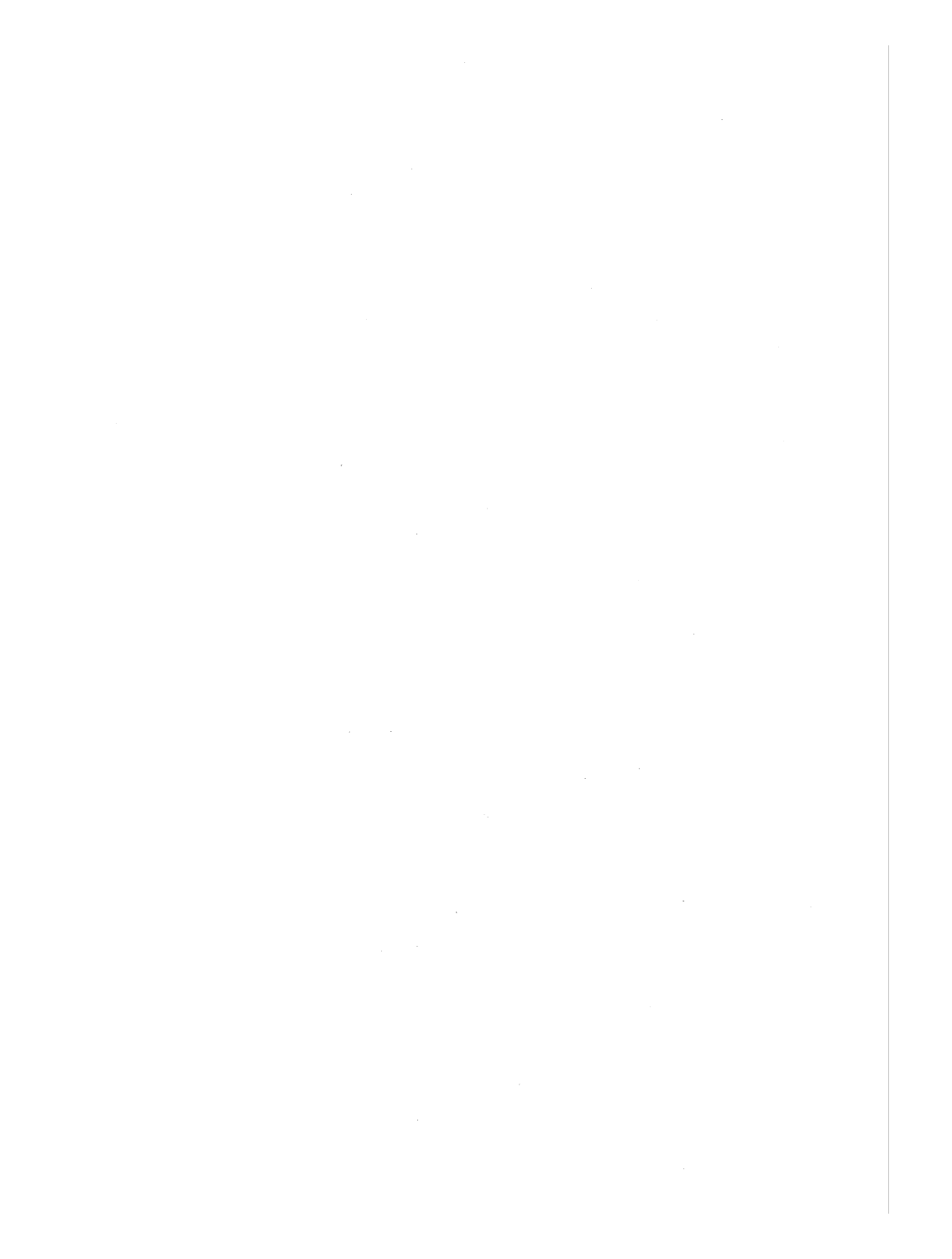1. INTRODUCTION

The purpose of this report is to present sea ice core measurements taken from the Bothnian Bay, March, 1984. The different sites at which ice cores were taken are given in Figure 1.

Earlier measurements of ice cores in the Bothnian Bay have mainly sampled ice cores from the inner skerries, e.g. Palosuo (1961) and Fransson (1983). The measurements presented in this work are performed in the open sea area and they are, to the knowledge of the present author, probably the first ice cores ever reported from that area.







Figure 1. Ice maps over the Bothnian Bay from the 5, the 6 and the 7 of March 1984. The crosses indicate the different measuring sites.

 $\mathbf{1}$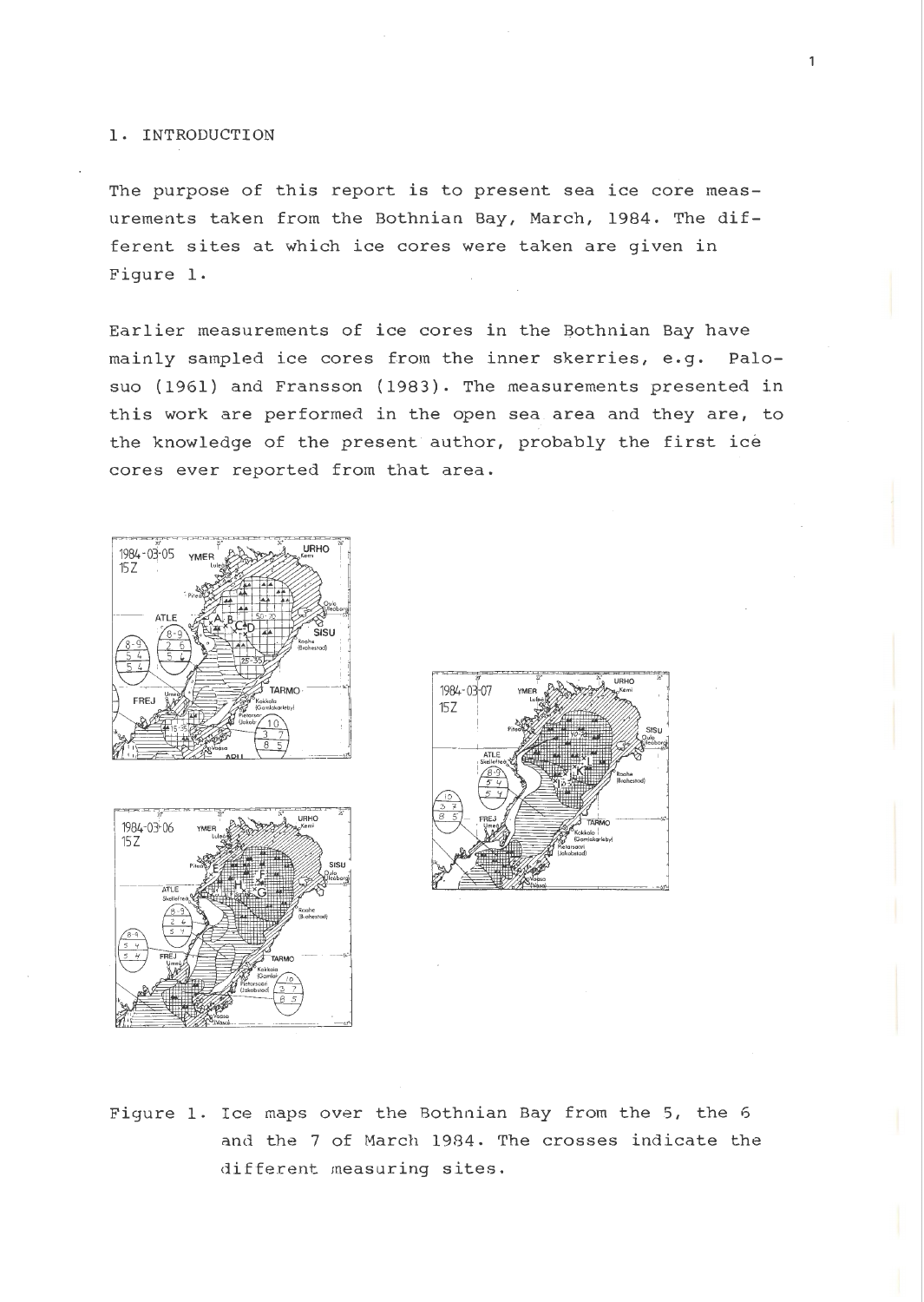Several other studies of the ice structure in different sea areas exist. Quite recent measurements from the Weddell Sea, the Bering Sea, Lake Champlain and the Beaufort Sea (in Weeks and Ackley, 1982, Martin and Kauffman, 1979, Bates, 1980, and Cox et.al., 1984, respectively) have shown rather complex ice crystal structure, with ice types of different origins (frazil ice, snow ice and columnar ice) stratified and mixed within the ice cores. The build up of a sea ice cover can therefore be quite complex, with ice having different origins and with ice formed under pressure during formation of rafted and ridged ice.

In the next chapter, the ice season of 1983/84 is reviewed. Then, in Chapter 3, some comments on the measurement methods are given. In Chapter 4, the classification scheme is shown. In Chapter 5, the measured ice cores are presented. Finally, a summary is given in Chapter 6 .

### 2. THE ICE SEASON OF 1983/84

The ice season of 1983/84 was rather mild and windy. During the season several periods of ice formation and break up took place. The first ice was reported in the middle of November from the inner archipelago in the northern part of Bothnian Bay. About 23 November large parts of the northern archipelago were covered with ice. On the Finnish side of Bothnian Bay, new ice was formed at sea at this time. On the Swedish side this took place first on 28 November. In December, new ice was formed several times at sea, but hard winds caused the ice to break up. In the beginning of January, the whole Bothnian Bay was covered with ice. Because of high winds, the ice cover broke up and deformed ice was created. The ice formation and the ice growth continued but during several events high winds caused ice deformation .

2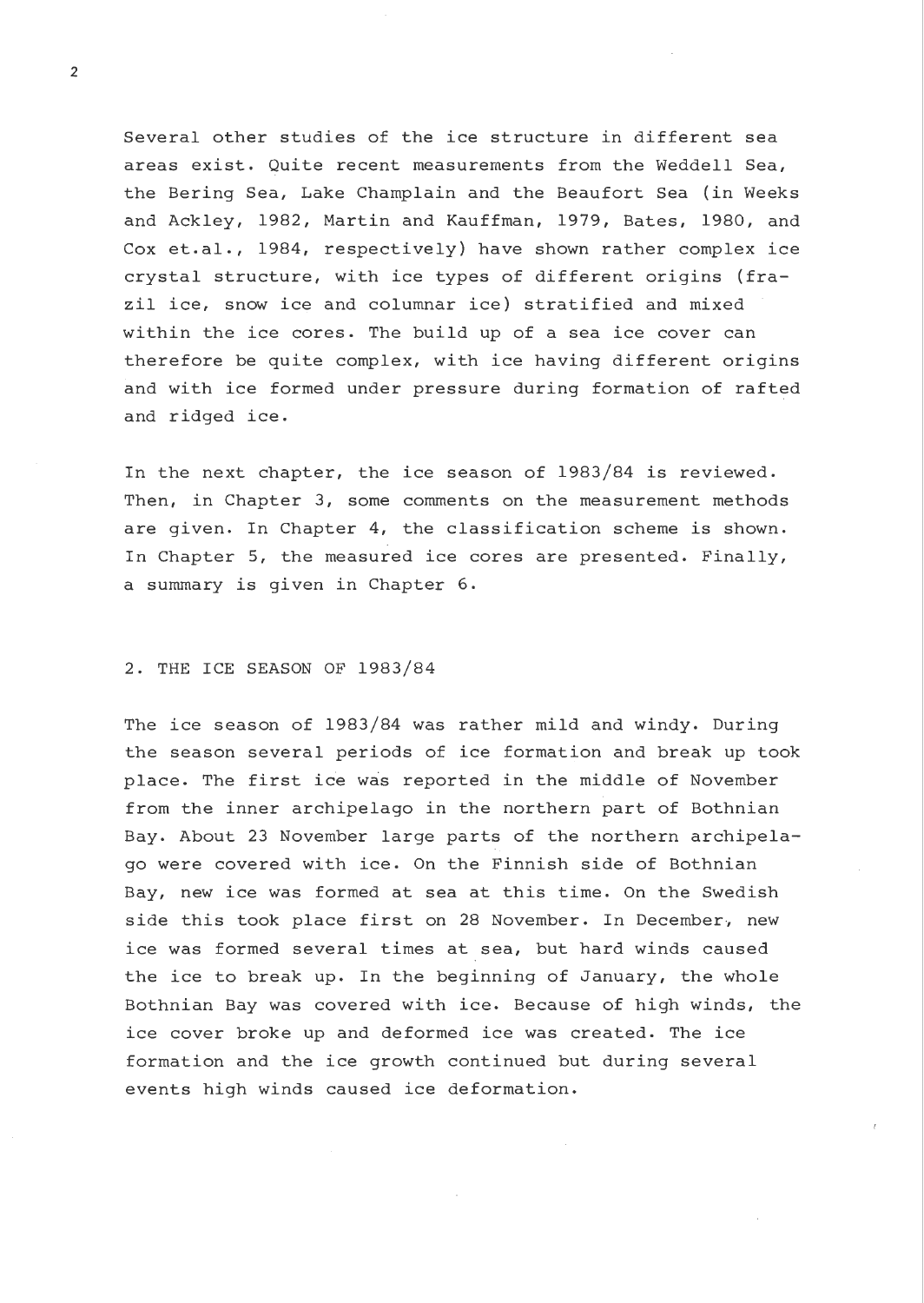The maximum extent of ice was reached on 22 March. In the northern part of Bothnian Bay, the level ice thickness reached Q.4 - 0,7 meters with lots of heavy ice ridges. In April and May the ice cover broke up and started to melt, but as late as 7 June scattered floes were observed in Bothnian Bay.

3. MEASURING METHODS







Figure 2. Measuring methods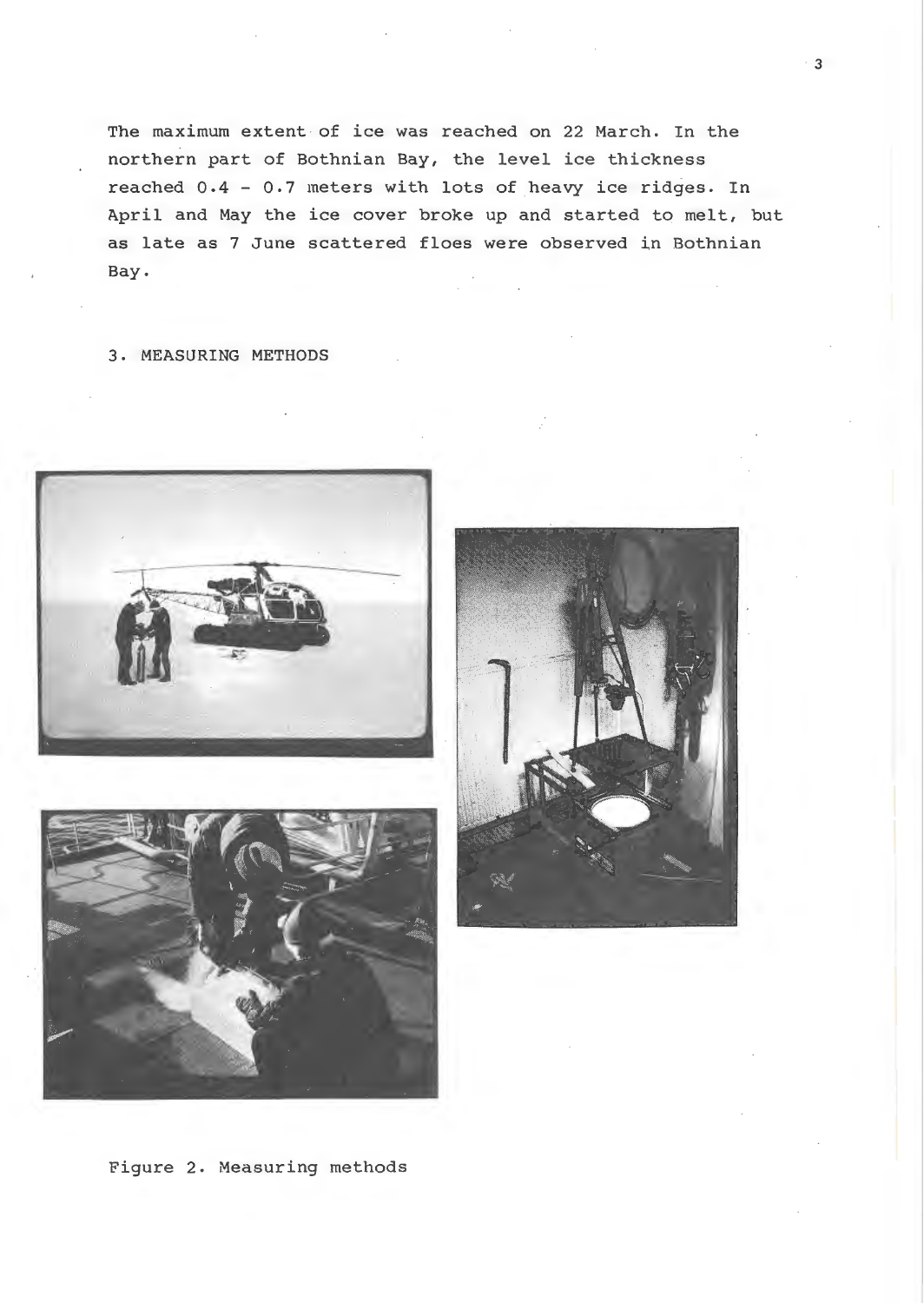Sea ice measurements were collected at twelve different stations during three days in March 1984, see Figure 1. The Swedish ice breaker Atle was the base during the experiment and a helicopter was used for transportation to the different stations.

To investigate the crystallographic structure of the ice, 2 - <sup>3</sup>ice cores were taken at each station and transported back to Atle. On the icebreaker, the ice cores were sawn and melted into thin vertical and horizontal sections, see Figure 2. The ice specimens were then put on a polarizing table, where photographs were taken.

The ice salinity and ice density were measured. The ice density measurements were based upon a volume and weight determinations of the ice cores, and the ice salinity measurements were based upon laboratory measurements of melted ice specimens, see Table 1.

| Station            | Mean density<br>$(kq \; m^{-3})$ | Mean salinity<br>(o/o) | G  | Ice type<br>$($ $\frac{8}{6}$ $)$<br>$\mathsf{C}$ | М   |
|--------------------|----------------------------------|------------------------|----|---------------------------------------------------|-----|
|                    |                                  |                        |    |                                                   |     |
| Α                  | 906                              | 0.67                   | 3  | 11                                                | 86  |
| $\, {\bf B}$       | 901                              |                        |    | $\overline{\phantom{a}}$                          | 100 |
| C                  | 925                              |                        |    | 10                                                | .90 |
| $\mathbb D$        | 907                              |                        | 26 | 20                                                | 54  |
| $\mathbf E$        | 877                              | 0.64                   |    | 100                                               |     |
| $\mathbf{F}% _{0}$ | 891                              | 0.72                   | 24 | 20                                                | 56  |
| G                  | 902                              | 0.42                   | 14 | 86                                                |     |
| $\rm H$            | 891                              | 0.37                   |    | 100                                               |     |
| $\mathbf I$        | 930                              | 0.67                   |    |                                                   | 100 |
| $\overline{J}$     | 912                              | 0.71                   | 62 |                                                   | 38  |
| $\rm K$            | 930                              | 0.45                   | 35 | 65                                                |     |
| $\Gamma$           | 919                              | 0.75                   | 23 | 77                                                |     |
|                    |                                  |                        |    |                                                   |     |

Table 1. Ice core measurements from different stations in the Bothnian Bay, March 1984 .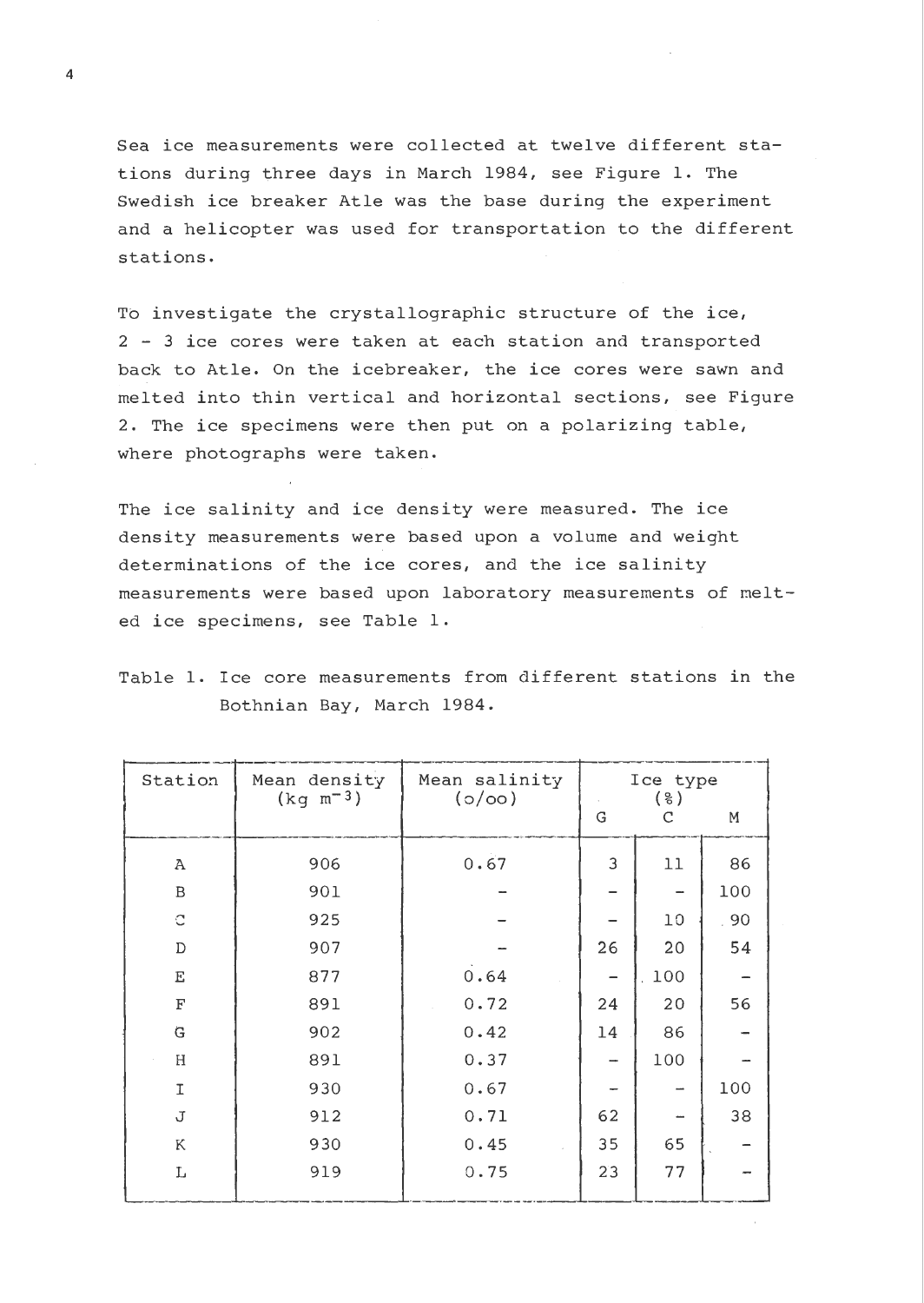Recommendations on ice classification and standard testing method for measuring different properties of ice can be found in Schwarz et.al. (1981) and Michael (1978). However, as several of the sea ice core measurements were performed in deformed ice, the classification system presented by Cox et.al. (1984) was used in the present analysis.

Except for data given in Table 1, all data· are in the form of photographs taken on the different ice cores. The data will be discussed in Chapter 5, but first some comments are made about the classification scheme.

#### 4. CLASSIFICATION

Sea ice can be classified with regard to its origin, its grain size, crystal structure and orientation. In rafted and ridged ice areas, special considerations have to be made because of deformed ice. A structural classification scheme was therefore presented by Cox et.al. (1984), when studing mechanical properties of multi-year sea ice, see Table 2.

The scheme does not clarify the origin of the different ice types. For example, granular ice can be derived from snow ice or slush, from frazil ice and also from ice which has been granulated during rafting or ridging processes.

The scheme seems, however, useful when characterizing the crystal structure of sea ice in general, which includes first year sea ice of the types observed in the waters surrounding Sweden. The scheme will therefore also be adopted in the present paper.

5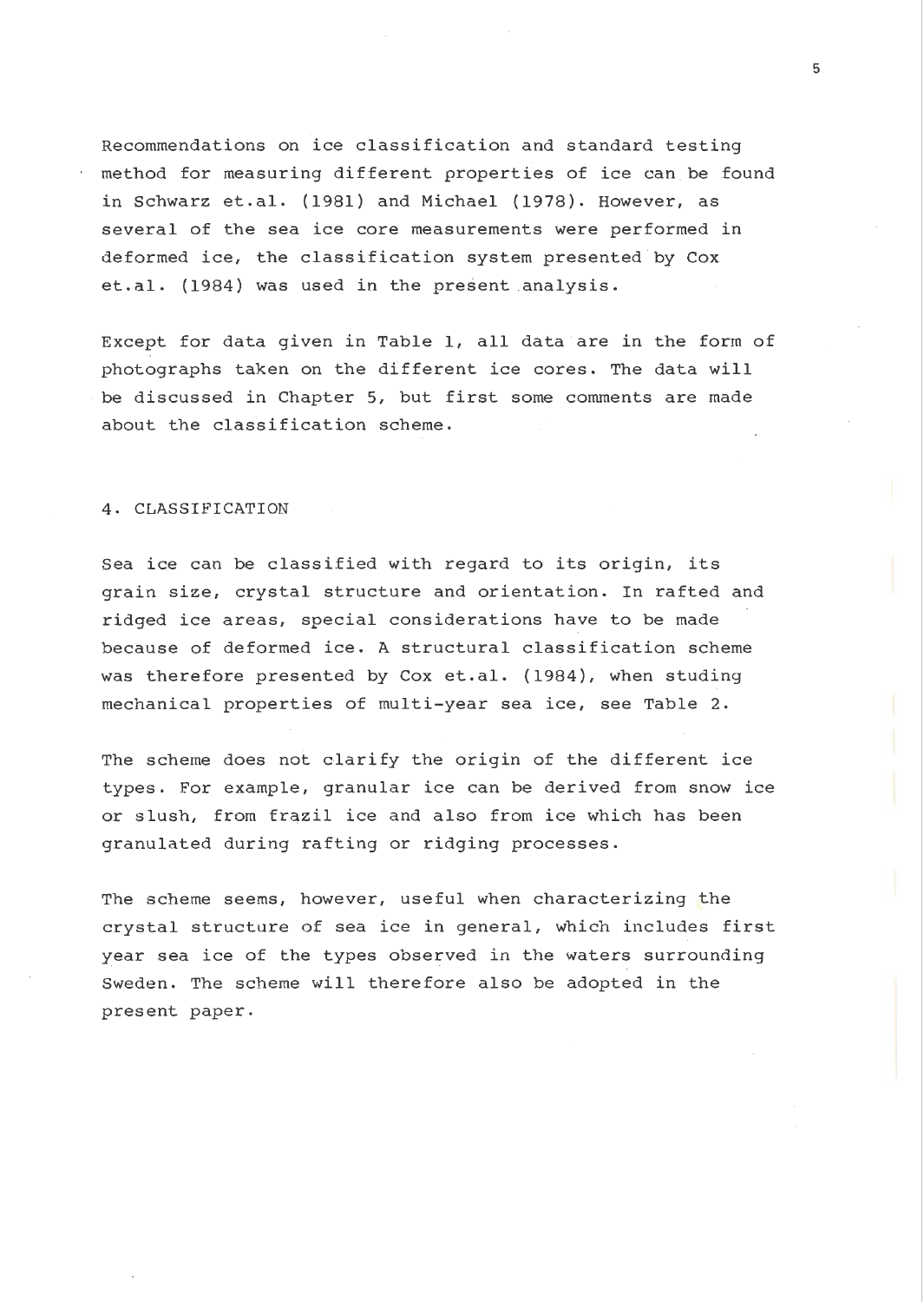|  |               |  |  | Table 2. Classification scheme for sea ice according to Cox |  |
|--|---------------|--|--|-------------------------------------------------------------|--|
|  | et.al. (1984) |  |  |                                                             |  |

| Ice type | Code        | Structural characteristics                                                            |
|----------|-------------|---------------------------------------------------------------------------------------|
|          |             |                                                                                       |
| Granular | T           | Isotropic, equiaxed crystals                                                          |
| Columnar | II          | Elongated, columnar grains                                                            |
|          | IIA         | Columnar sea ice with c-axes<br>normal to growth direction<br>axes may not be aligned |
|          | IIB         | Columnar sea ice having random<br>c-axis orientation<br>(Transition ice)              |
|          | <b>TIC</b>  | Columnar freshwater ice; may be<br>either anisotropic or isotropic                    |
| Mixed    | III         | Combination of Types I and II                                                         |
|          | IIIA        | Largely Type II with granular veins                                                   |
|          | <b>IIIB</b> | Largely Type I with inclusions of<br>Type I or II ice<br>(Brecciated ice)             |

#### 5. ICE CORE DESCRIPTION

In this chapter, one ice core from each station will be presented and discussed. The positions for the different stations are given in Figure 1. All photographs from the polarizing table, presented below, are from vertical section of the ice specimens, except Figure 14, where a horizontal section is also presented.

In Figure 3 an ice core taken from station A is illustrated. The ice core was taken close to the Swedish coast, in an area with high amounts of rafted and ridged ice. The upper 2 cm of the ice core consisted of granular ice. Below that layer,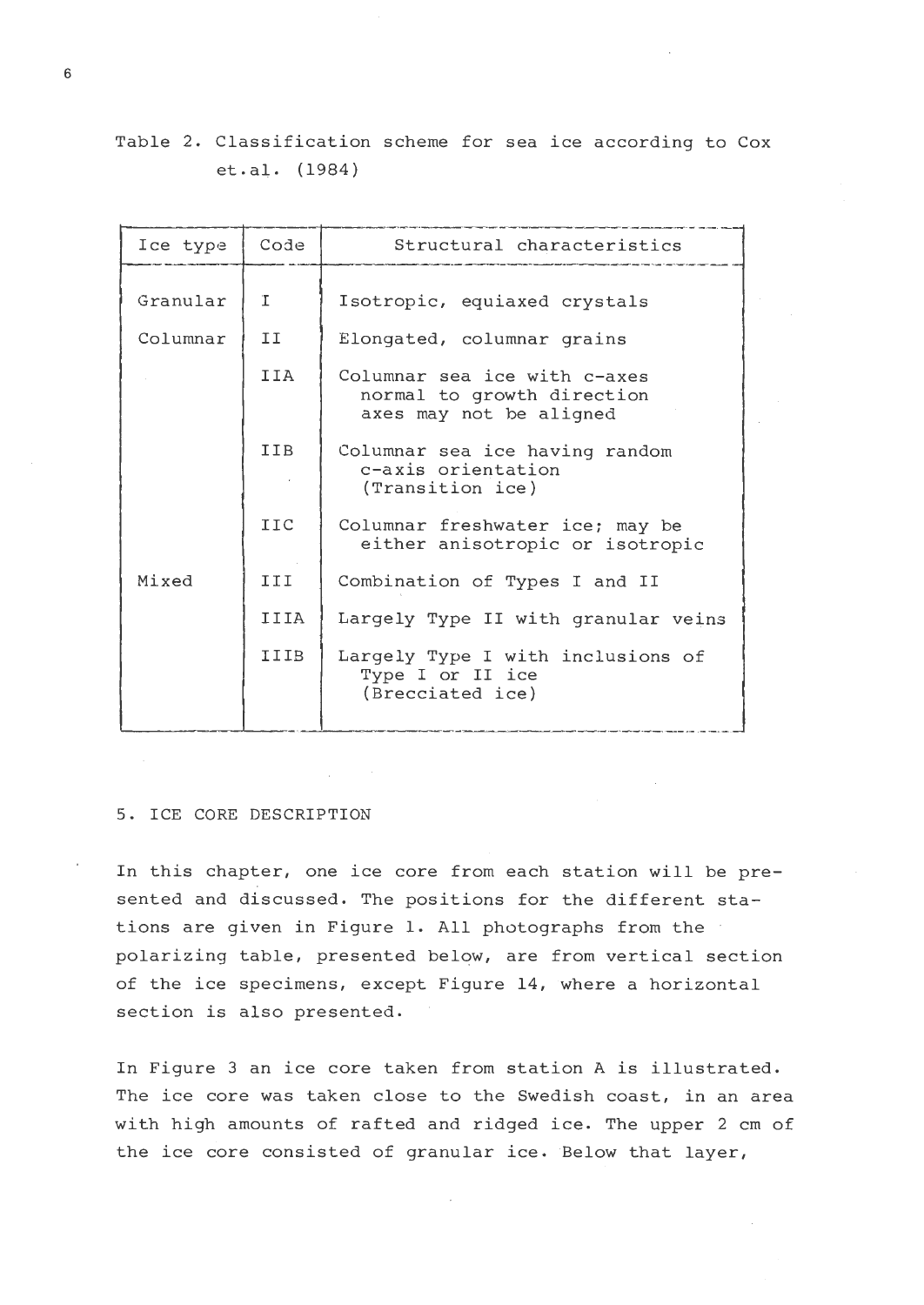there were layers with columnar ice mixed with granular ice. At about 50 cm there was an 8 cm thick layer of columnar ice. From 53 cm to the bottom of the core, the ice consisted of granular ice mixed with columnar ice.



Figure 3. Vertical sections of an ice core taken from station A. The spacing of each grid is 2 x 2 cm.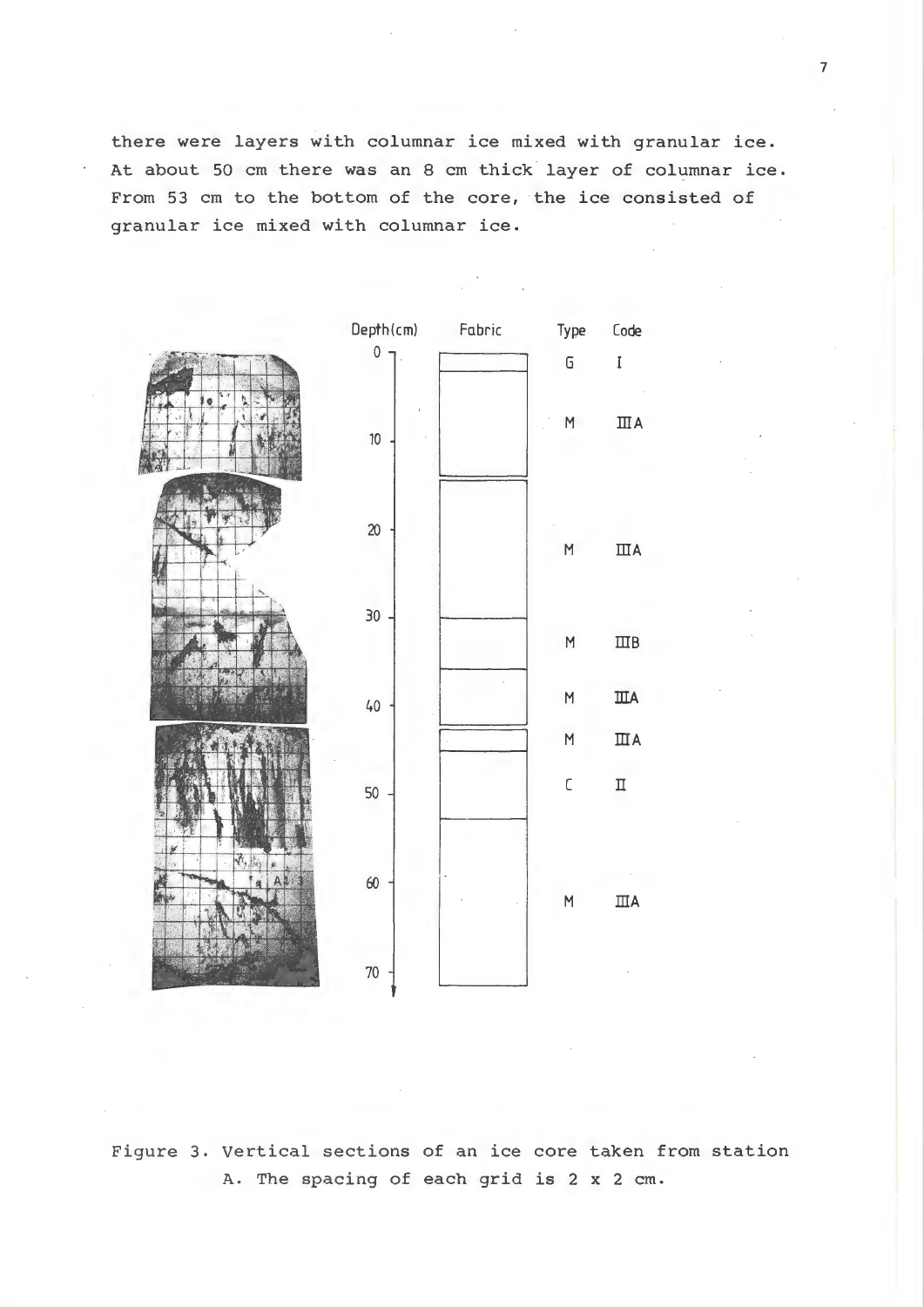In Figure 4, an ice core taken from station B is illustrated. The ice core was taken from a relatively large floe, close to a jammed brash barrier. The crystallographic structure was mainly due to columnar sea ice, but with very short ice crystals. This could be explained by flooded ice, which has been frozen during several weather events.



Figure 4. Vertical sections of an ice core taken from station B.

In Figure 5, an ice core taken from station C is illustrated. The ice core was taken from a sea ice area with pancake ice. The dominant part of the ice core consisted of granular ice mixed with columnar ice. Approximately 26 cm from the top of the core, columnar ice has started to grow.

In Figure 6, an ice core taken from station Dis illustrated. The ice core was taken from the central part of the Bothnian Bay. The upper 12 cm of the ice core consisted of granular ice. From 12 cm to 38 cm the ice consisted of columnar ice mixed with granular ice. The remainder of the core consisted of columnar ice.

8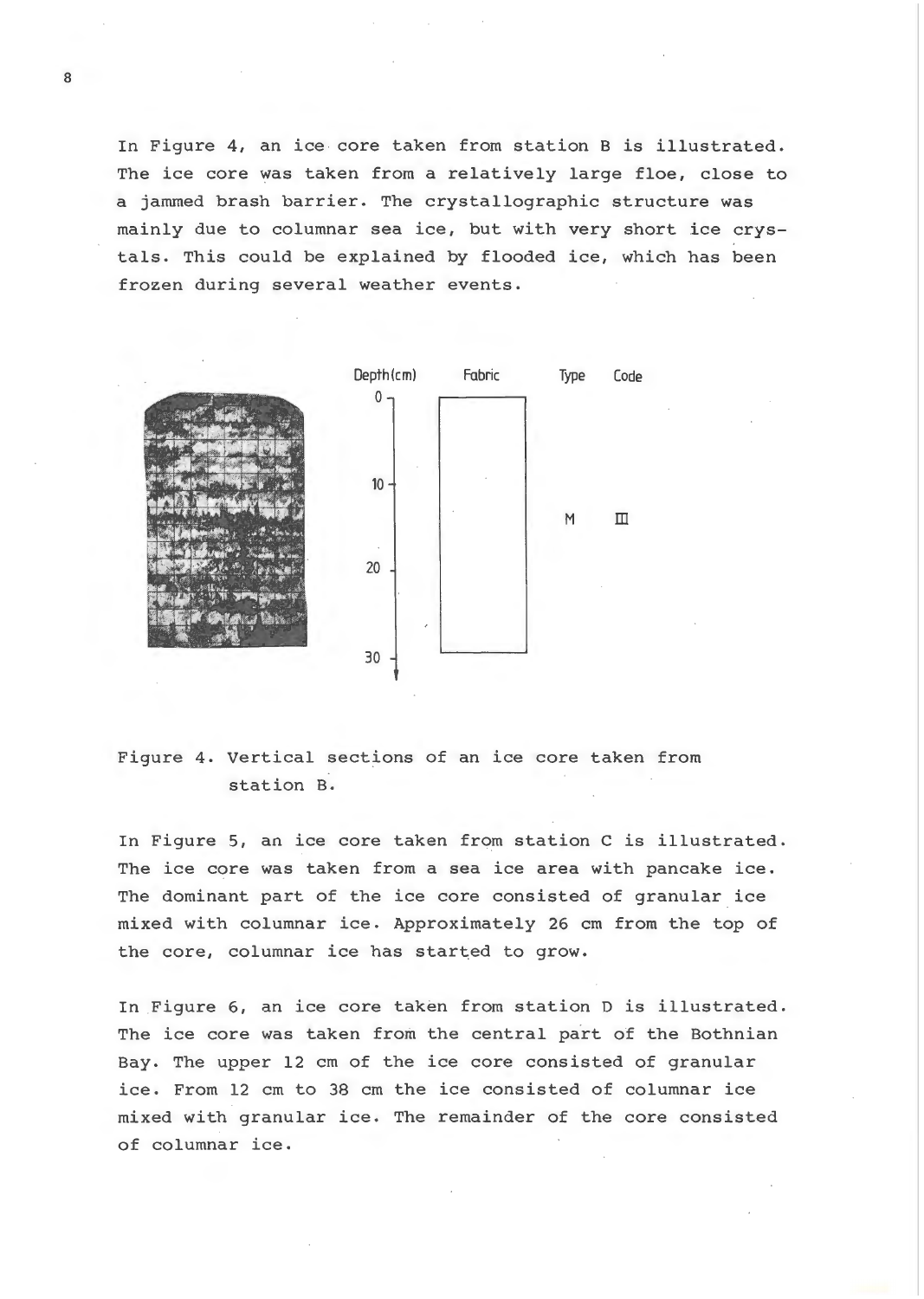

Figure 5. Vertical sections of an ice core taken from station C.



Figure 6. Vertical sections of an ice core taken from station D.

9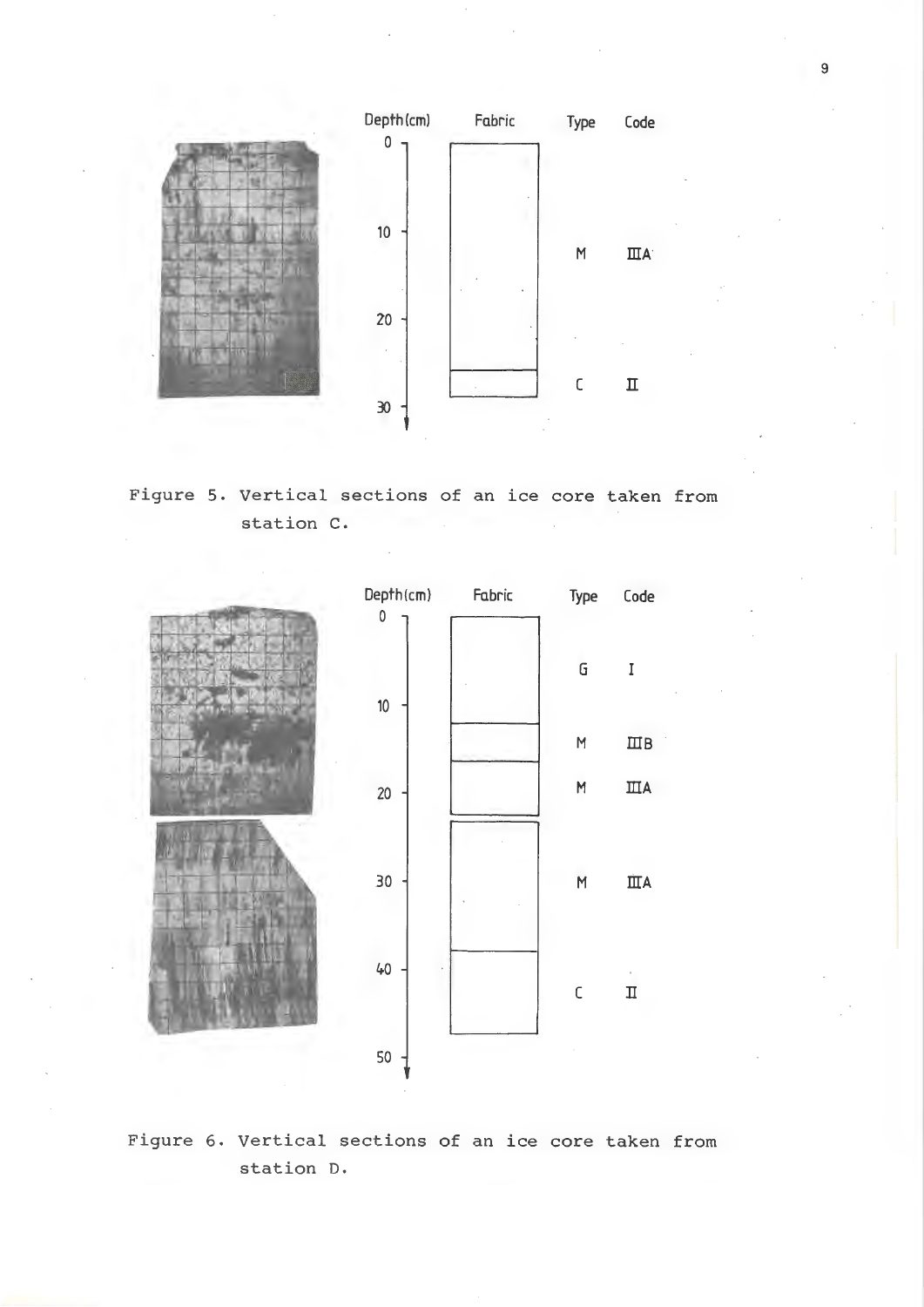In Figure 7, an ice core taken from station E is illustrated. The ice core, was taken in the skerries, inside some small islands. The crystallographic structure was due to columnar ice, which is to be expected from ice taken in sheltered sea areas.





In Figure 8, an ice core taken from station F is illustrated. The ice core was taken from quite a large icefloe, surrounded by rafted and ridged ice. The upper 10 cm of the ice core consisted of granular ice. From 10 cm to 34 cm mixed ice dominates. The remainder of the core, consisted of columnar ice with the c-axis somewhat deviating from the vertical direction .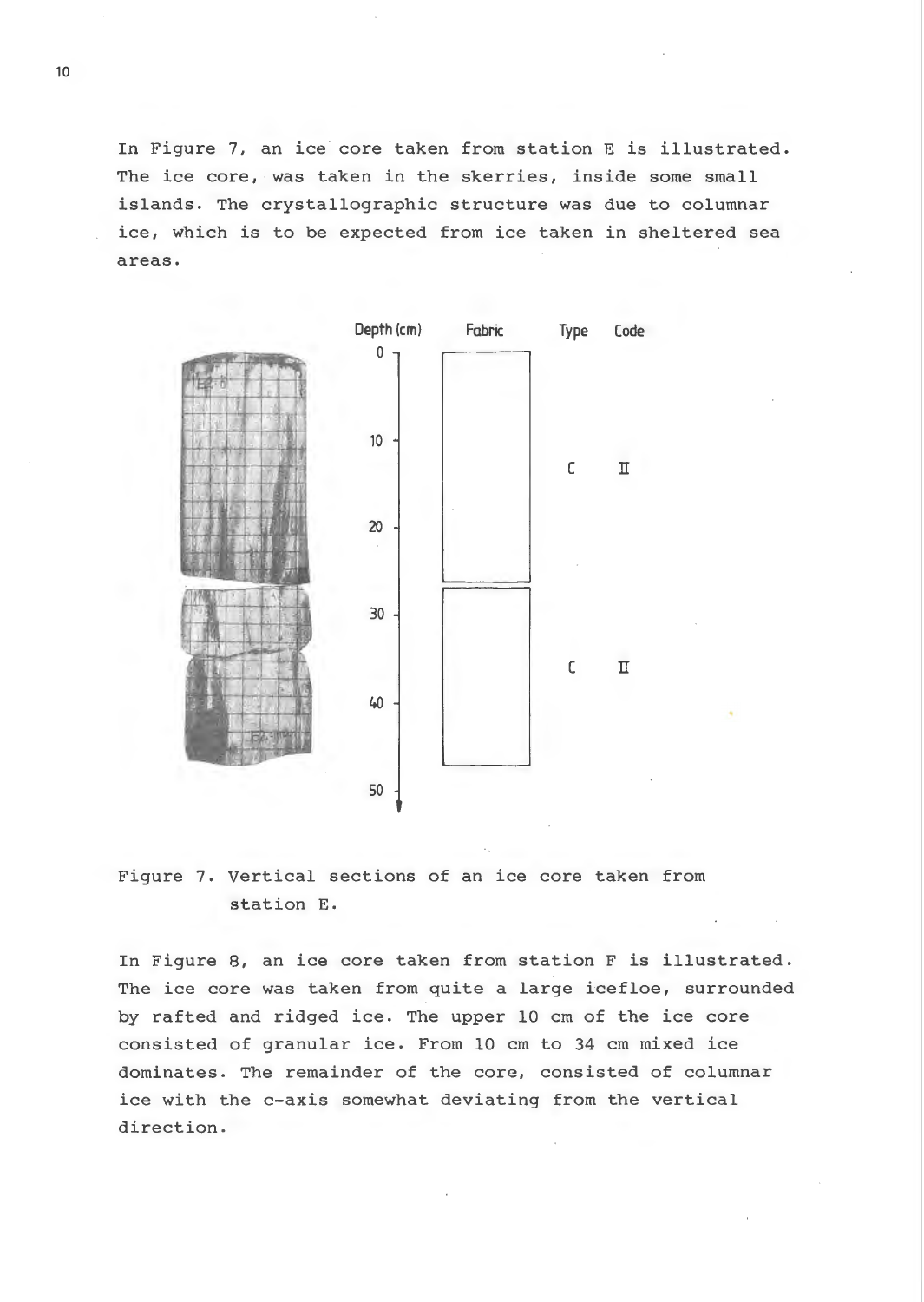

### Figure 8. Vertical sections of an ice core taken from station F.

In Figure 9, an ice core taken from station G is illustrated. The ice core was taken in an area with broken ice floes surrounded by ridged ice. The dominant ice type was due to columnar ice, but with a layer in the middle of the ice core consisting of granular ice.

In Figure 10, an ice core taken from station H is illustrated. The whole ice core was made up of columnar ice.

11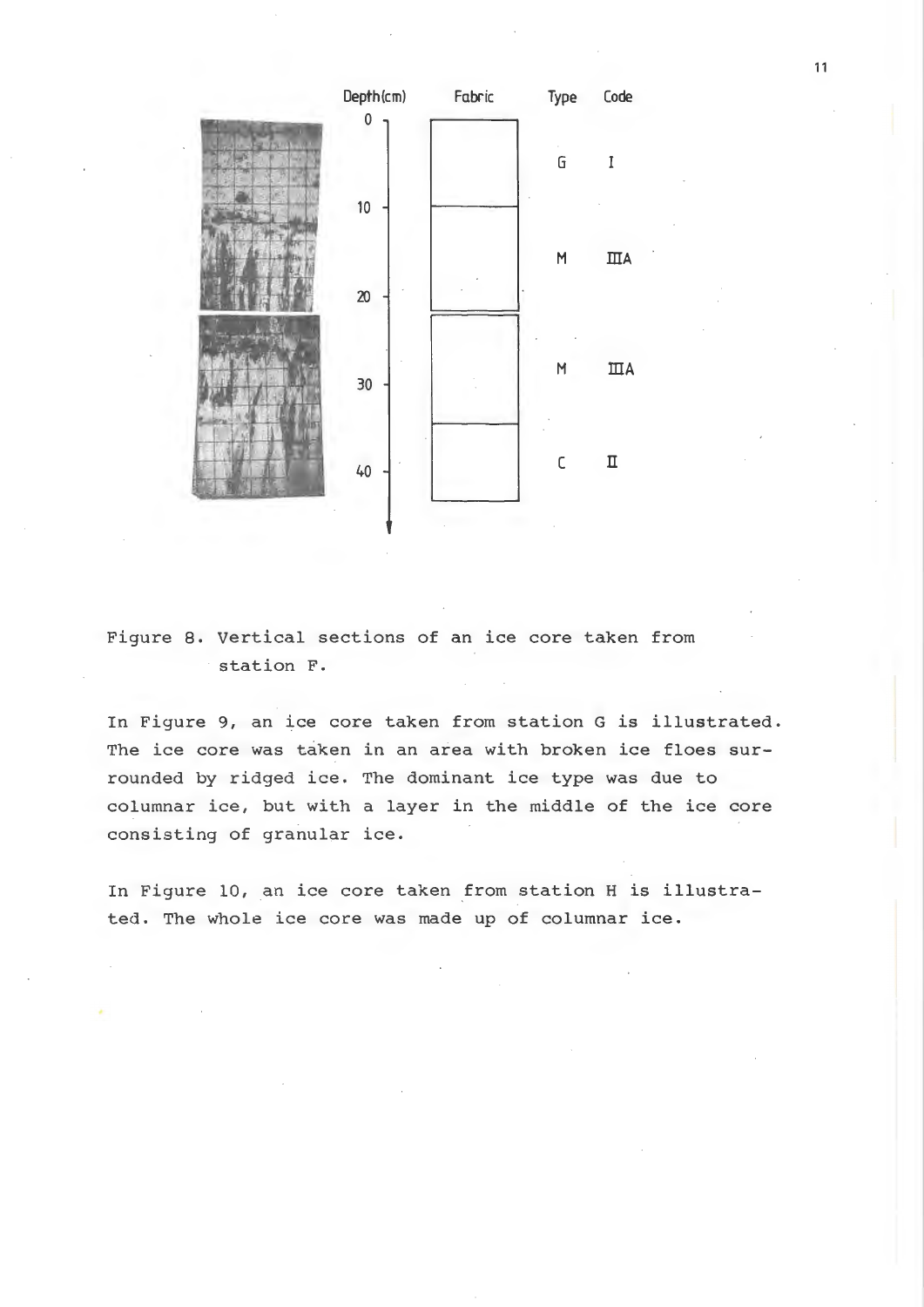







 $\bar{1}$ 

 $\overline{\phantom{a}}$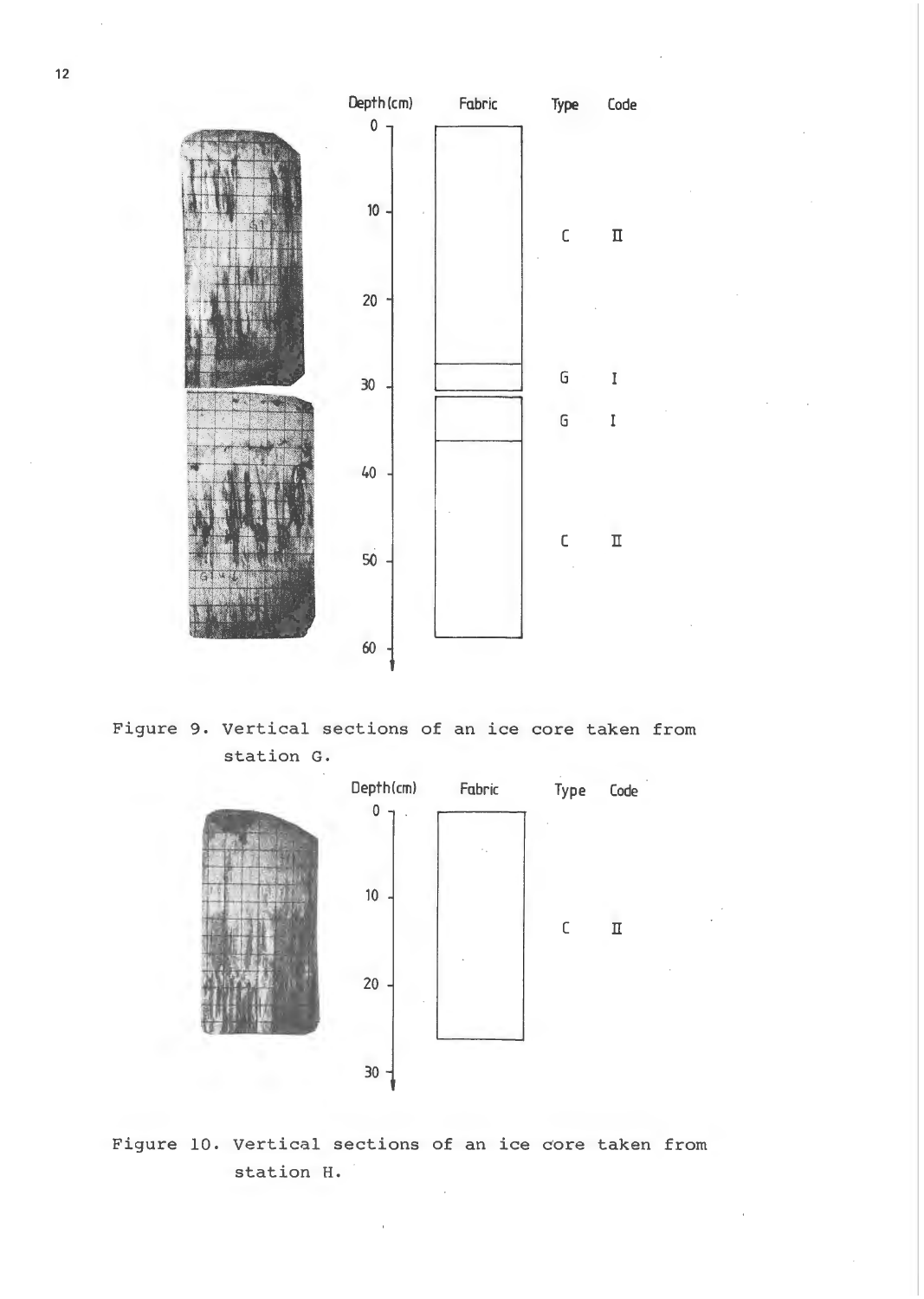In Figure 11, an ice core taken from station I is illustrated. The ice core was taken from a rather smooth ice area, close to thinner ice. The whole ice core consisted of granular ice mixed with columnar ice fragments.



Figure 11, Vertical sections of an ice core taken from station I.

In Figure 12, an ice core taken from station J is illustrated. The upper part of the ice core consisted of granular ice. From about 10 cm to 23 cm, columnar ice was mixed with granular ice. The c-axis also deviated somewhat from the vertical direction in that layer. From 23 cm to 40 cm, granular ice dominated. At the bottom one can also observe a thin layer of columnar ice mixed with granular ice.

In Figure 13, an ice core taken from station Kis illustrated. This ice core together with the cores taken from station L, were drilled from a rather smooth sea ice area. The upper 14 cm of the ice core consisted of granular ice. The remainder of the core consisted of columnar ice.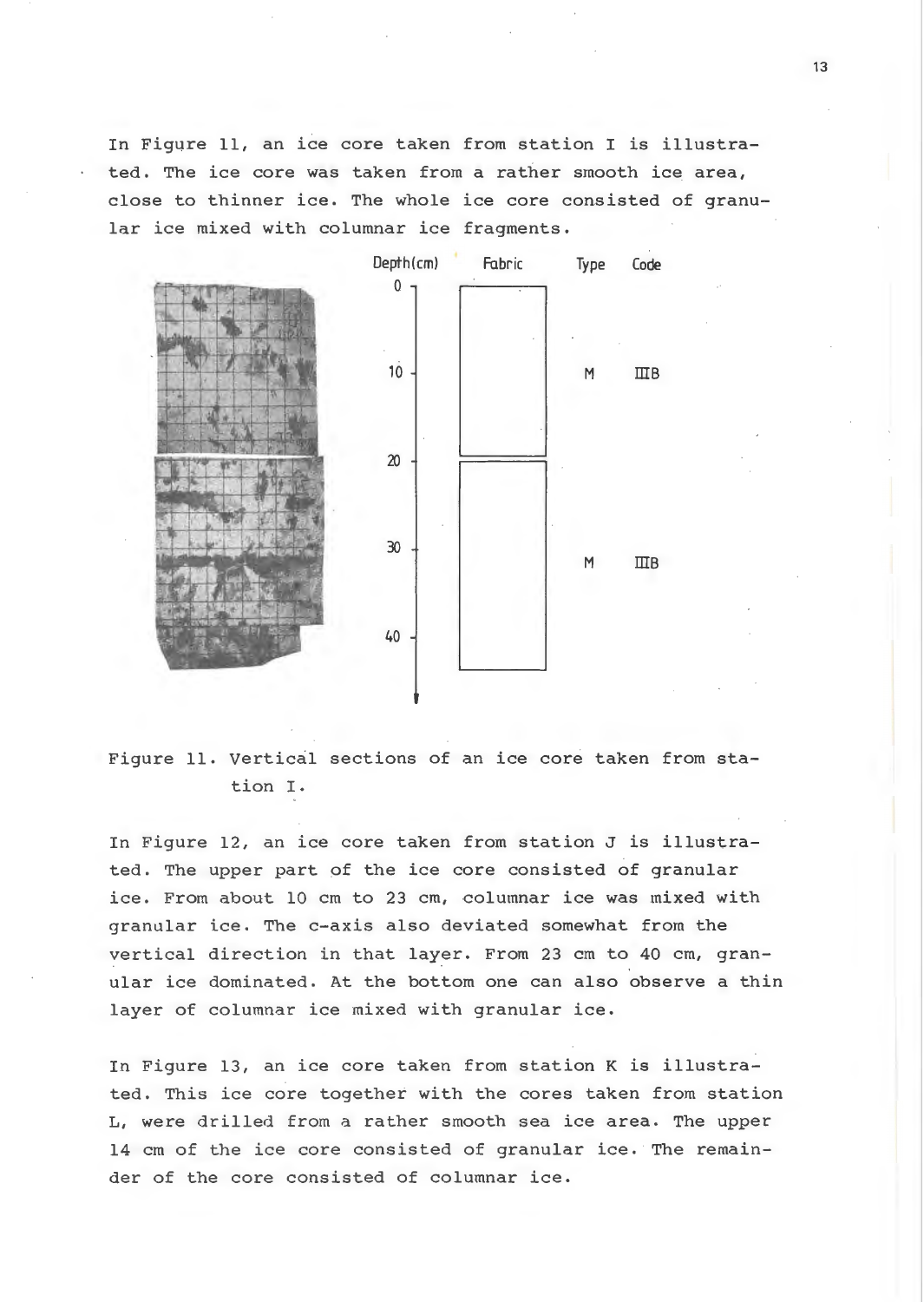

Figure 12, Vertical sections of an ice core taken from station J.



Figure 13. Vertical sections of an ice core taken from station K,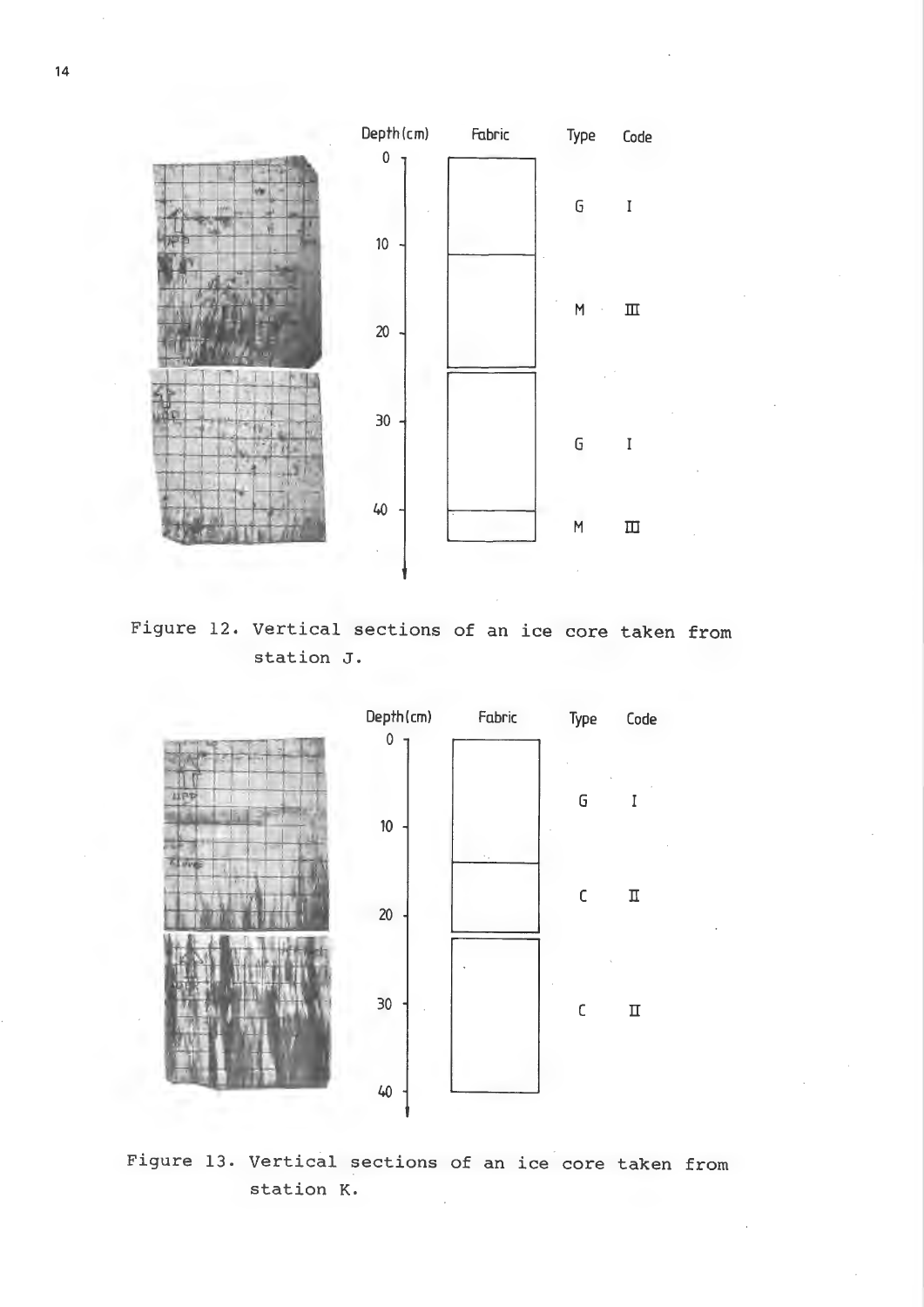In Figur 14, an ice core taken from station L is illustrated. The upper 8 cm of the ice core consisted of granular ice. Below this layer, the core was made up of columnar ice.

In Figure 14, a thin horizontal section of the ice core from station Lis also illustrated. The horizontal section is illustrated both by a visual photograph and by a photograph taken from the polarizing table. From the visual photograph, one can notice small air bubbles together with larger channels for salinity drainage. The measured salinity in ice core L was  $0.75$  o/oo, which is about  $4 - 5$  times as low as the underlying water salinity.



Figure 14. Vertical sections of an ice core taken from station L together with a horizontal section cut from the middle of the ice core.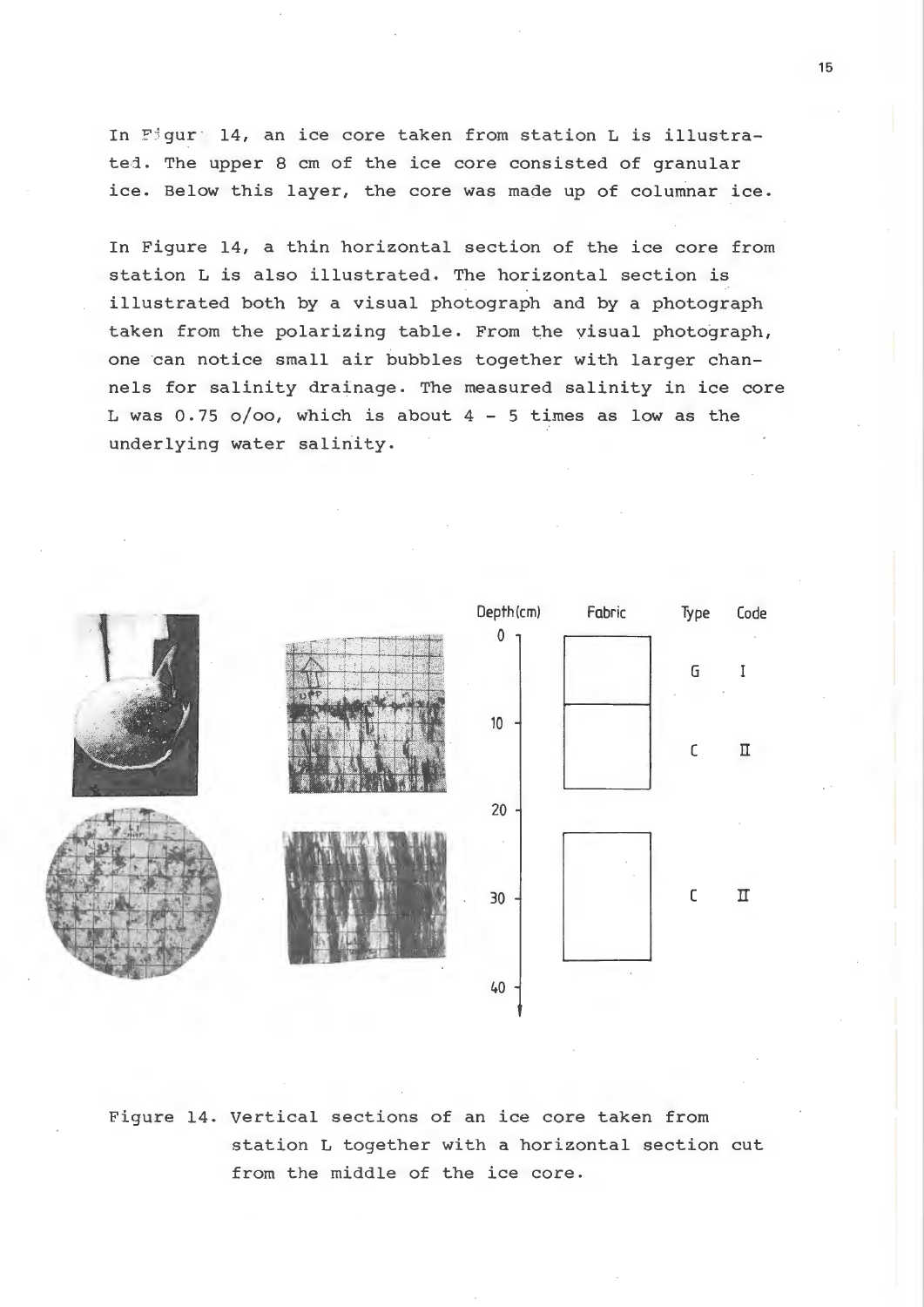#### 6. SUMMARY

In the present report, sea ice core measurements from twelve different sites in the Bothnian Bay have been presented. The ice cores were analysed with respect to crystallographic structure, using polarized light. Some ice cores were also used for the determination of ice density and ice salinity.

The data give a good insight into the crystal structure in a sea ice cover, illustrating a complex structure with ice types of different origins, mi xed and stratified within the ice cores. The ice cores were classified with a structural scheme presented by Cox et.al (1984). In that scheme the sea ice is classified into three main groups: granular ice, columnar ice and mixed ice. In the examined ice cores all three groups were well represented .

#### ACKNOWLEGEMENTS

This work isa part of a Swedish-Finnish Winter Navigation Programme and has been financed by the Swedish Administration of Shipping and Navigation.

The work was carried out in collaboration with University of Luleå. I would like to thank Lennart Fransson and Lars Åström at the University of Luleå and Jörgen Sahlberg at SMHI for kind assistance with the field experiment. Help from the captain and crew of the Swedish ice breaker Atle and from the helicopter pilot Rolf Friberg is also gratefully acknowledged .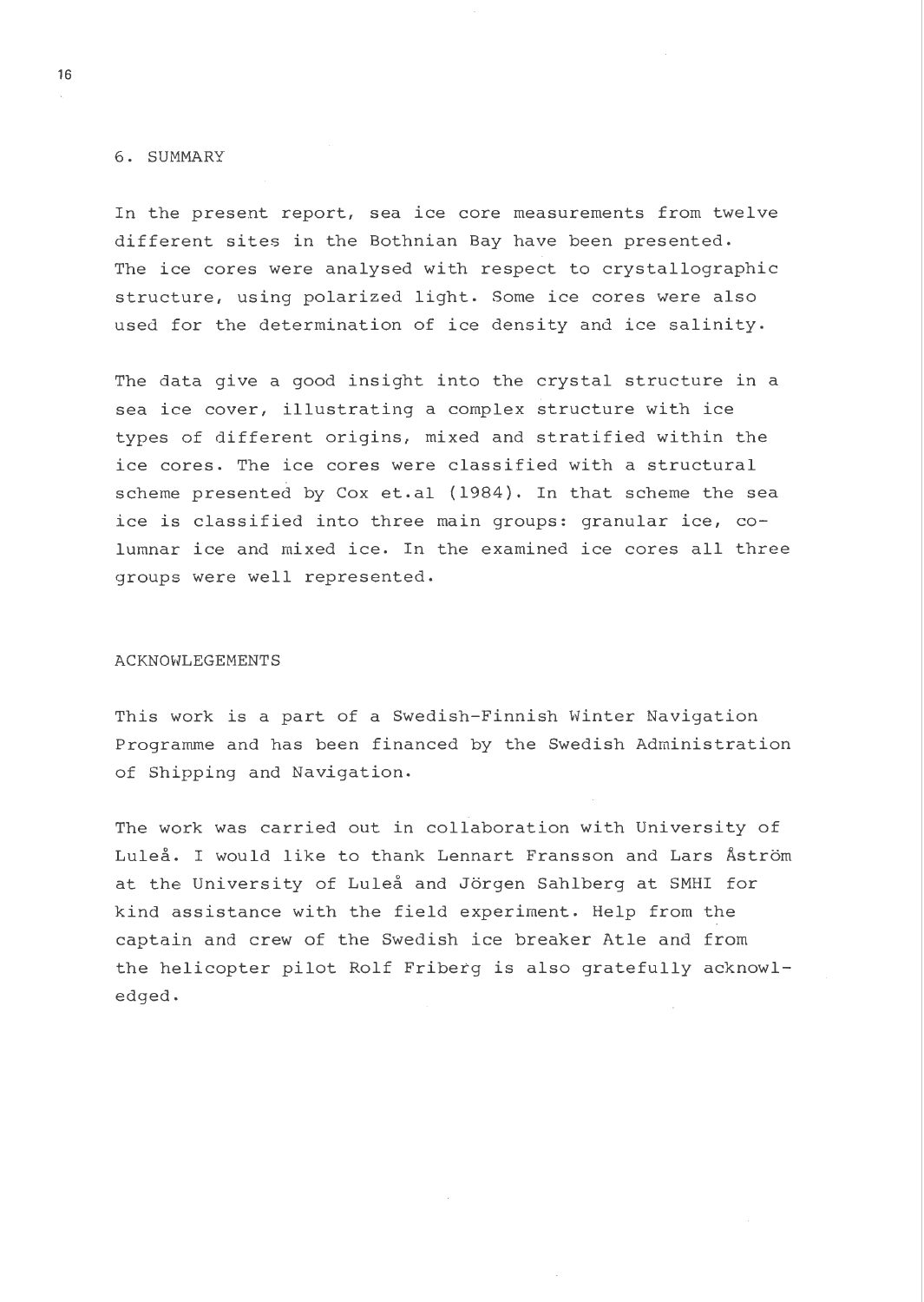#### REFERENCES

Bates, R.E. (1980) Winter thermal structure, ice conditions and climate of Lake Champlain. CRREL Report 80-2, pp 1 - 26, US Arrny Cold Reg. Res. and Eng. Lab., Hanover, New Hampshire, USA. Cox, G.F.N., Richter-Menge, J.A., Weeks, W.F., Mellor, M., and Bosworth, H. (1984) Mechanical properties of multi-year sea ice. Phase I: Test results. CRREL Report 84-9, pp 1 - 105, US Army Cold Reg. Res. and Eng. Lab, Hanover, New Hampshire, USA. Fransson, L. ( 1983) Full scale tests of the bearing capacity of a floating ice sheet. Proceedings of the seventh international conference on port and ocean engineering under arctic conditions, Vol 2, pp 687 - 697, Technical Research Centre of Finland (VTT), Vuorimiehentio 5, SF-02150 ESPOO 15, Finland. Martin, s., and Kauffman, P. (1979) Data report on the ice cores taken during the March 1979 Bering Sea ice edge field cruise on the NOAA ship Surveyor. Special Report No. 89, Dep. of Oceanography, University of Washington, Seattle, U.S.A. Michel, B. (1978) Ice Mechanics, pp  $1 - 499$ Les Presses de l'Université Laval, Quebec, Canada. Palosuo, E. (1961) Crystal structure of brackish and freshwater ice. International Association of Scientific Hydrology (IAHR) No. 54, General Assembley of Helsinki, 25/7-6/8, 1960, pp 9 - 14, Finland. Schwarz, J., Frederking, R., Gavrillo, V., Petrov, I.G., Hirayama, K.I., Mellor, M., Tryde, P., and Vaudrey, K.D. (1981) Standardized testing methods for measuring mechanical properties of ice. Cold Regions Science and Technology, 4, 245 - 253. Weeks, W.F. and Ackley, S.F. (1982) The growth, structure, and properties of sea ice. CRREL Monograph 82-1, pp 1 - 130. US Army Cold Reg. Res. and Eng. Lab., Hanover, New Hampshire, USA.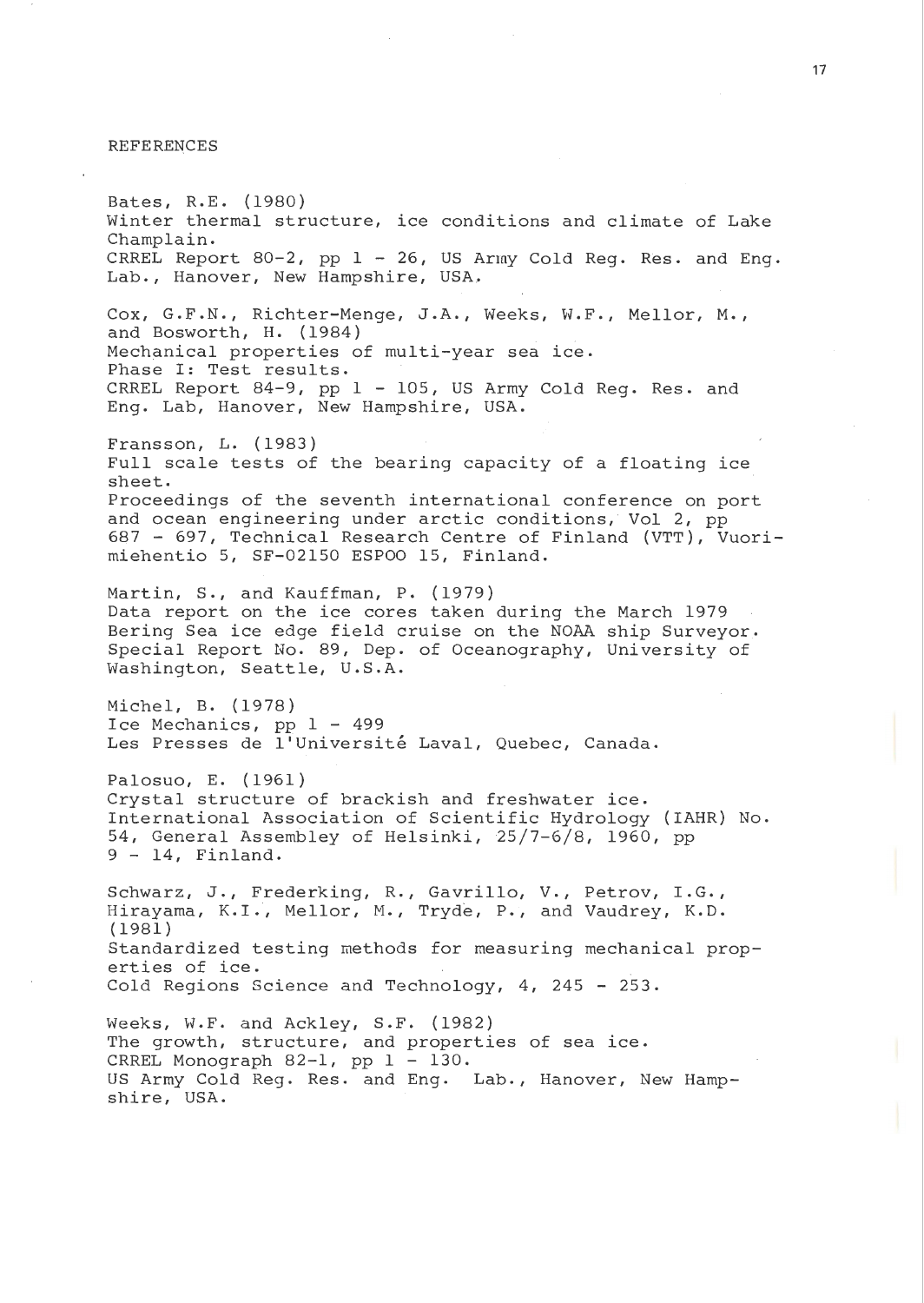$\label{eq:2.1} \frac{1}{\sqrt{2}}\int_{\mathbb{R}^3}\frac{1}{\sqrt{2}}\left(\frac{1}{\sqrt{2}}\right)^2\frac{1}{\sqrt{2}}\left(\frac{1}{\sqrt{2}}\right)^2\frac{1}{\sqrt{2}}\left(\frac{1}{\sqrt{2}}\right)^2\frac{1}{\sqrt{2}}\left(\frac{1}{\sqrt{2}}\right)^2.$  $\mathcal{L}(\mathcal{A})$ 

 $\label{eq:2.1} \frac{1}{2} \sum_{i=1}^n \frac{1}{2} \sum_{j=1}^n \frac{1}{2} \sum_{j=1}^n \frac{1}{2} \sum_{j=1}^n \frac{1}{2} \sum_{j=1}^n \frac{1}{2} \sum_{j=1}^n \frac{1}{2} \sum_{j=1}^n \frac{1}{2} \sum_{j=1}^n \frac{1}{2} \sum_{j=1}^n \frac{1}{2} \sum_{j=1}^n \frac{1}{2} \sum_{j=1}^n \frac{1}{2} \sum_{j=1}^n \frac{1}{2} \sum_{j=1}^n \frac{$  $\label{eq:2.1} \frac{1}{\sqrt{2}}\int_{\mathbb{R}^3}\frac{1}{\sqrt{2}}\left(\frac{1}{\sqrt{2}}\right)^2\frac{1}{\sqrt{2}}\left(\frac{1}{\sqrt{2}}\right)^2\frac{1}{\sqrt{2}}\left(\frac{1}{\sqrt{2}}\right)^2\frac{1}{\sqrt{2}}\left(\frac{1}{\sqrt{2}}\right)^2.$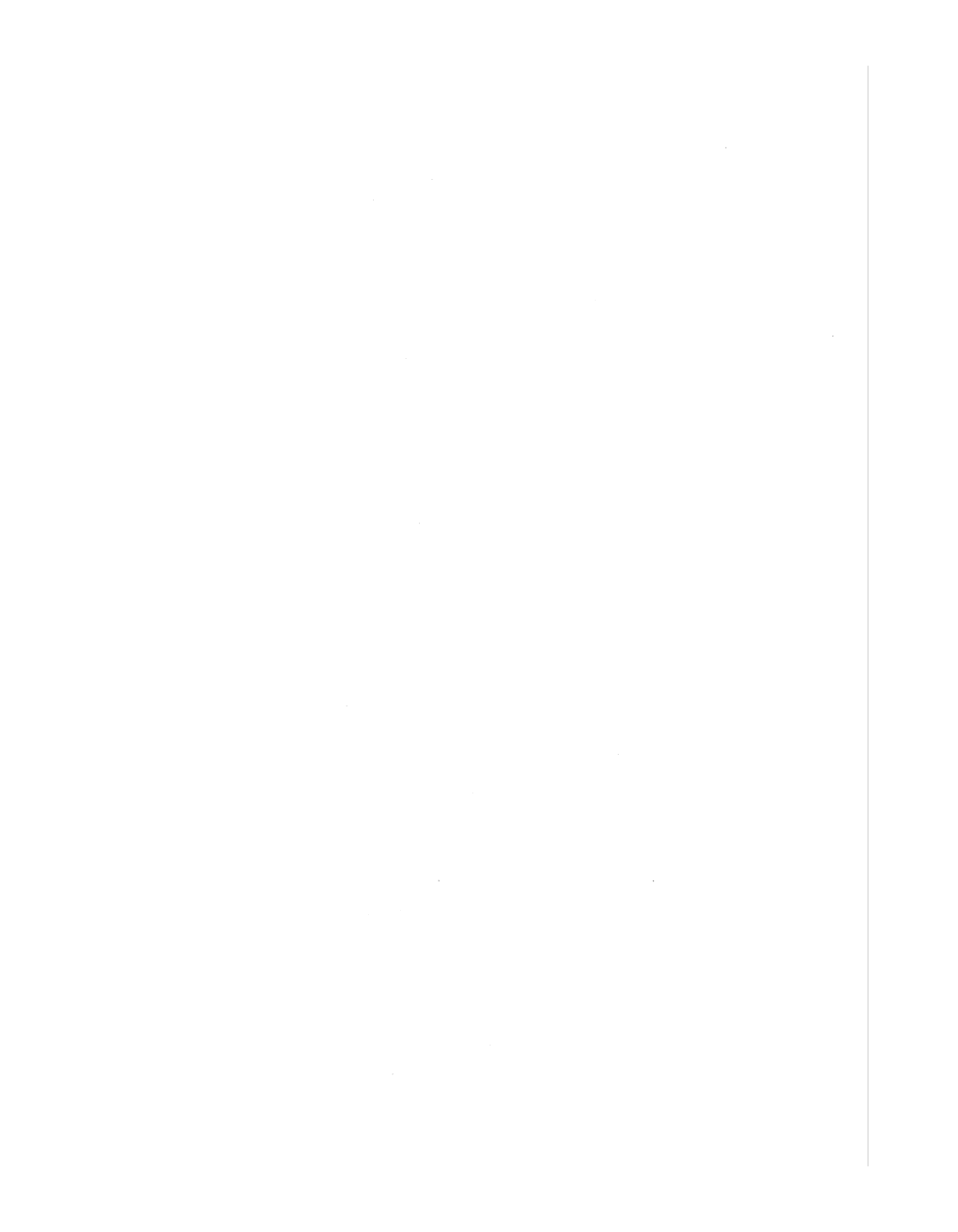SMHI Rapporter, HYDROLOGI OCH OCEANOGRAFI (RHO)

 $\bar{\beta}$ 

 $\hat{\mathcal{A}}$ 

| $Nr-1$           | Weil, J G<br>Verification of heated water jet numerical model<br>Stockholm 1974                                                                           | $Nr$ 25          | Eggertsson, L-E<br>HYPOS - ett system för hydrologisk positionsangivelse<br>Norrköping 1980                                                                            |
|------------------|-----------------------------------------------------------------------------------------------------------------------------------------------------------|------------------|------------------------------------------------------------------------------------------------------------------------------------------------------------------------|
| $Nr$ 2           | Svensson, J<br>Calculation of poison concentrations from a hypothetical<br>accident off the Swedish coast<br>Stockholm 1974                               | $Nr$ 26          | Buch, Erik<br>Turbulent mixing and particle distribution investigations<br>in the Himmerfjärd 1978<br>Norrköping 1980                                                  |
| Nr <sub>3</sub>  | Vasseur, B<br>Temperaturförhållanden i svenska kustvatten<br>Stockholm 1975                                                                               | $Nr$ 27          | Eriksson, B<br>Den "potentiella" evapotranspirationen i Sverige<br>Norrköping 1980                                                                                     |
| $Nr$ 4           | Svensson, J<br>Beräkning av effektiv vattentransport genom Sunninge sund<br>Stockholm 1975                                                                | Nr 28            | Broman, B<br>On the spatial representativity of our oceanographic<br>measurements<br>Norrköping 1981                                                                   |
| $Nr$ 5           | Bergström, S och Jönsson, S<br>The application of the HBV runoff model to the Filefjell<br>research basin<br>Norrköping 1976                              | $Nr$ 29          | Ambjorn, C, Luide, T, Omstedt, A, Svensson, J<br>En operationell oljedriftsmodell för norra Ostersjön<br>Norrköping 1981                                               |
| $Nr$ 6           | Wilmot, W<br>A numerical model of the effects of reactor cooling water on<br>fjord circulation<br>Norrköping 1976                                         | $Nr$ 30          | Svensson, J<br>Vågdata från svenska kustvatten 1979 - 1980<br>Norrköping 1981                                                                                          |
| $Nx = 7$         | Bergström, S<br>Development and application of a conceptual runoff model<br>Norrköping 1976                                                               | Nr <sub>31</sub> | Jutman, T<br>Stationsnät för vattenföring<br>Norrköping 1981                                                                                                           |
| $Nr$ 8           | Svensson, J<br>Seminars at SMHI 1976-03-29--04-01 on numerical models of the<br>spreading of cooling water<br>Norrköping 1976                             | $Nr$ 32          | Omstedt, A, Sahlberg, J<br>Vertical mixing and restratification in the Bay of Bothnia<br>during cooling<br>Norrköping 1982                                             |
| $Nr = 9$         | Simons, J, Funkquist, L and Svensson, J<br>Application of a numerical model to Lake Vänern<br>Norrköping 1977                                             | $N_T$ 33         | Brandt, M<br>Sedimenttransport i svenska vattendrag<br>Norrköping 1982                                                                                                 |
| Nr 10            | Svensson, S<br>A statistical study for automatic calibration of a conceptual<br>runoff model                                                              | Nr 34            | Bringfelt, B<br>A forest evapotranspiration model using synoptic data<br>Norrköping 1982                                                                               |
| Nr 11            | Norrköping 1977<br>Bork, I<br>Model studies of dispersion of pollutants in Lake Vänern                                                                    | Nr 35            | Bhatia, P K, Bergström, S, Persson, M<br>Application of the distributed HBV-6 model to the Upper<br>Narmada Basin in India<br>Norrköping 1984                          |
| Nr <sub>12</sub> | Norrköping 1977<br>Fremling, S<br>Sjöisars beroende av väder och vind, snö och vatten<br>Norrköping 1977                                                  | Nr 36            | Omstedt, A<br>A forecasting model for water cooling in the Gulf of Bothnia<br>and Lake Vänern<br>Norrköping 1984                                                       |
| Nr <sub>13</sub> | Fremling, S<br>Sjöisars bärighet vid trafik<br>Norrköping 1977                                                                                            | Nr 37            | Gidhagen, L<br>Coastal upwelling in the Baltic - a presentation of satellite<br>and in situ measurements of sea surface temperatures indi-<br>cating coastal upwelling |
| Nr 14            | Bork, I<br>Preliminary model studies of sinking plumes<br>Norrköping 1978                                                                                 | Nr 38            | Norrköping 1984<br>Engqvist, A, Svensson, J<br>Water turnover in Himmerfjärd 1977 ~ a simulation study                                                                 |
| Nr 15            | Svensson, J and Wilmot, W<br>A numerical model of the circulation in Oresund<br>Evaluation of the effect of a tunnel between Helsingborg<br>and Helsingör | Nr 39            | Norrköping 1984<br>Funkquist, L, Gidhagen, L<br>A model for pollution studies in the Baltic Sea                                                                        |
| Nr 16            | Norrköping 1978<br>Funkquist, L<br>En inledande studie i Vätterns dynamik                                                                                 | $Nr$ 40          | Norrköping 1984<br>Omstedt, A<br>An Investigation of the crystal structure of sea ice in the                                                                           |
| $Nr$ 17          | Norrköping 1978<br>Vasseur, B<br>Modifying a jet model for cooling water outlets                                                                          |                  | Bothnian Bay<br>Norrköping 1985                                                                                                                                        |
| Nr 18            | Norrköping 1979<br>Udin, I och Mattsson, I                                                                                                                |                  |                                                                                                                                                                        |
|                  | Havsis- och snöinformation ur datorbearbetade satellitdata<br>- en metodstudie<br>Norrköping 1979                                                         |                  |                                                                                                                                                                        |
| Nr 19            | Ambjörn, C och Gidhagen, L<br>Vatten- och materialtransporter mellan Bottniska viken och<br>Ostersjön<br>Norrköping 1979                                  |                  |                                                                                                                                                                        |
| $Nr$ 20          | Gottschalk, L och Jutman, T<br>Statistical analysis of snow survey data<br>Norrköping 1979                                                                |                  |                                                                                                                                                                        |
| $Nr$ 21          | Eriksson, B<br>Sveriges vattenbalans. Ärsmedelvärde (1931-60) av nederbörd,<br>avdunstning och avrinning<br>Norrköping 1980                               |                  |                                                                                                                                                                        |
| $Nr$ 22          | Gottschalk, L and Krasovskaia, I<br>Synthesis, processing and display of comprehensive<br>hydrologic information<br>Norrköping 1980                       |                  |                                                                                                                                                                        |
| $Nr$ 23          | Svensson, J<br>Sinking cooling water plumes in a numerical model<br>Norrköping 1980                                                                       |                  |                                                                                                                                                                        |
| $Nr$ 24          | Vasseur, B, Funkquist, L and Paul, J F                                                                                                                    |                  |                                                                                                                                                                        |

Vasseur, B, Funkquist, L and Paul, J F<br>Verification of a numerical model for thermal plumes<br>Norrköping 1980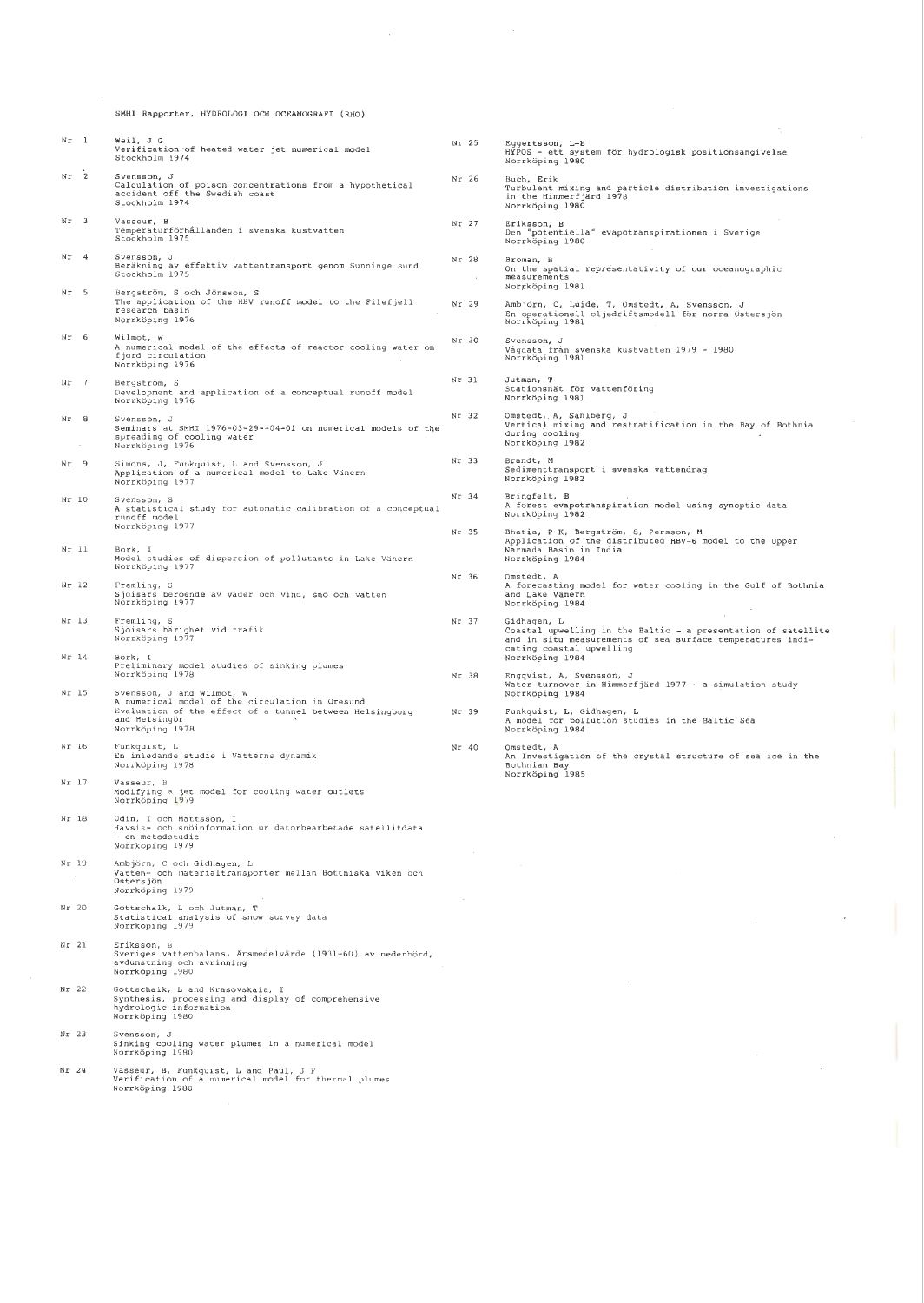### ÖVRIGA PUBLIKATIONER

| Vattenföringsbestämmelser vid vattenundersökningar |  | $100:-$ |
|----------------------------------------------------|--|---------|
| Vattenföringen i Sverige                           |  | $250:-$ |
| Sjöregistret                                       |  | $250:-$ |

 $\mathcal{A}$ 

 $\mathcal{L}^{\text{max}}$ 

 $\frac{1}{2} \left( \frac{1}{2} \right)$  ,  $\frac{1}{2} \left( \frac{1}{2} \right)$ 

 $\sim$ 

 $\sim$   $\sim$ 

 $\sim$ 

 $\mathcal{A}$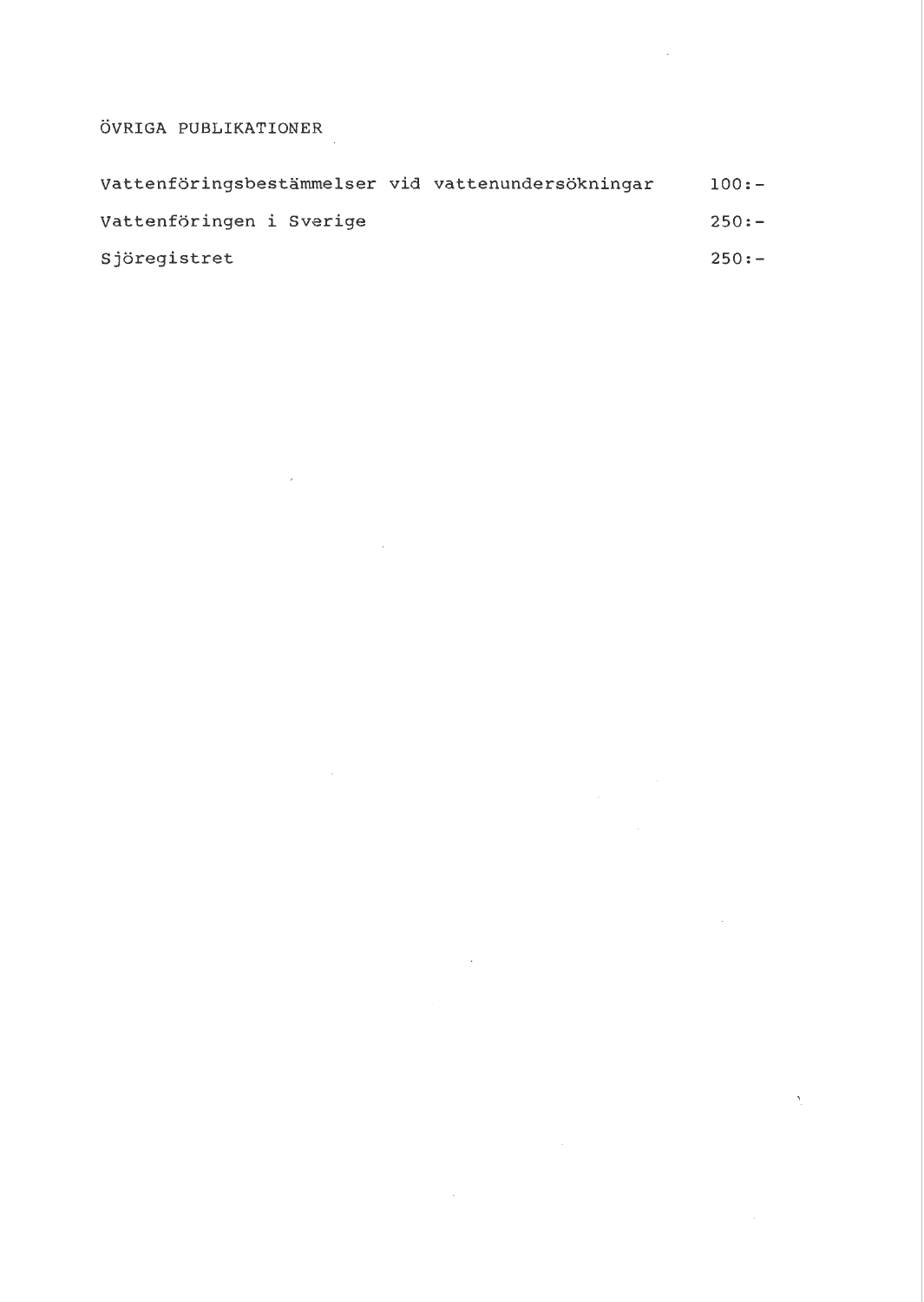SMHI Rapporter, METEOROLOGI OCH KLIMATOLOGI (RMK)

|                  | Nr l             | Thompson, T, Udin, I, and Omstedt, A<br>Sea surface temperatures in waters surrounding Sweden<br>Stockholm 1974                              | $Nr$ 25          | Bodin, S and Fredriksson, U<br>Uncertainty in wind forecasting for wind power networks<br>Norrköping 1980                                    |
|------------------|------------------|----------------------------------------------------------------------------------------------------------------------------------------------|------------------|----------------------------------------------------------------------------------------------------------------------------------------------|
|                  | Nr Z             | Bodin, S<br>Development on an unsteady atmospheric boundary layer model.<br>Stockholm 1974                                                   | $Nr$ 26          | Eriksson, B<br>Graddagsstatistik för Sverige<br>Norrköping 1980                                                                              |
|                  | Nr <sub>3</sub>  | Moen, L<br>A multi-level quasi-geostrophic model for short range weather<br>predictions<br>Norrköping 1975                                   | $Nr$ 27          | Eriksson, B<br>Statistisk analys av nederbördsdata. Del III. 200-åriga<br>nederbördsserier<br>Norrköping 1981                                |
|                  | $Nr$ 4           | Holmström, I<br>Optimization of atmospheric models<br>Norrköping 1976                                                                        | Nr 28            | Eriksson, B<br>Den "potentiella" evapotranspirationen i Sverige<br>Norrköping 1981                                                           |
|                  | $Nr$ 5           | Collins. W G<br>A parameterization model for calculation of vertical fluxes<br>of momentum due to terrain induced gravity waves              | Nr 29            | Pershagen, H<br>Maximisnödjup i Sverige (perioden 1905-70)<br>Norrköping 1981                                                                |
|                  | $Nr$ 6           | Norrköping 1976<br>Nyberg, A<br>On transport of sulphur over the North Atlantic<br>Norrköping 1976                                           | Nr 30            | Lönnqvist, O<br>Nederbördsstatistik med praktiska tillämpningar<br>(Precipitation statistics with practical applications)<br>Norrköping 1981 |
|                  | $Nr$ 7           | Lundqvist, J-E, and Udin, I<br>Ice accretion on ships with special emphasis on Baltic<br>conditions<br>Norrköping 1977                       | Nr <sub>31</sub> | Melgarejo, J W<br>Similarity theory and resistance laws for the atmospheric<br>boundary layer<br>Norrköping 1981                             |
|                  | Nr 8             | Eriksson, B<br>Den dagliga och årliga variationen av temperatur, fuktighet<br>och vindhastighet vid några orter i sverige<br>Norrköping 1977 | $Nr$ 32          | Liljas, E<br>Analys av moln och nederbörd genom automatisk klassning av<br>AVHRR data<br>Norrköping 1981                                     |
|                  | $Nr = 9$         | Holmström, I, and Stokes, J<br>Statistical forecasting of sea level changes in the Baltic<br>Norrköping 1978                                 | $Nr$ 33          | Ericson, K<br>Atmospheric Boundary layer Field Experiment in Sweden 1980,<br>GOTEX II, part I<br>Norrköping 1982                             |
|                  | $Nr$ 10          | Omstedt, A, and Sahlberg, J<br>Some results from a joint Swedish-Finnish sea ice experi-<br>ment, March, 1977<br>Norrköping 1978             | $Nr$ 34          | Schoeffler, P<br>Dissipation, dispersion and stability of numerical schemes<br>for advection and diffusion<br>Norrköping 1982                |
|                  | Nr 11            | Haag, T<br>Byggnadsindustrins väderberoende, seminarieuppsats i före-<br>tagsekonomi, B-nivå<br>Norrköping 1978                              | Nr 35            | Undén, P<br>The Swedish Limited Area Model (LAM). Part A. Formulation<br>Norrköping 1982                                                     |
|                  | Nr 12            | Eriksson, B<br>Vegetationsperioden i Sverige beräknad från temperatur-<br>observationer<br>Norrköping 1978                                   | $Nr$ 36          | Bringfelt, B<br>A forest evapotranspiration model using synoptic data<br>Norrköping 1982                                                     |
|                  | Nr <sub>13</sub> | Bodin, S<br>En numerisk prognosmodell för det atmosfäriska gränsskiktet<br>grundad på den turbulenta energiekvationen<br>Norrköping 1979     | $Nr$ 37          | Omstedt, G<br>Spridning av luftförorening från skorsten i konvektiva<br>gränsskikt<br>Norrköping 1982                                        |
|                  | Nr 14            | Eriksson, B<br>Temperaturfluktuationer under senaste 100 åren<br>Norrköping 1979                                                             | Nr 38            | Törnevik, H<br>An aerobiological model for operational forecasts of pllen<br>concentration in th air<br>Norrköping 1982                      |
|                  | Nr 15            | Udin, I, och Mattisson, I<br>Havsis- och snöinformation ur datorbearbetade satellitdata<br>- en modellstudie<br>Norrköping 1979              | Nr 39            | Eriksson, B<br>Data rörande Sveriges temperaturklimat<br>Norrköping 1982                                                                     |
|                  | $Nr$ 16          | Eriksson, B<br>Statistisk analys av nederbördsdata. Del I. Arealnederbörd<br>Norrköping 1979                                                 | $Nr$ 40          | Omstedt, G<br>An operational air pollution model using routine<br>meteorological data<br>Norrköping 1984                                     |
|                  | Nr <sub>17</sub> | Eriksson, B<br>Statistisk analys av nederbördsdata. Del II. Frekvensanalys<br>av månadsnederbörd<br>MOLLKODIUG TAGO                          | Nr 41            | Christer Persson and Lennart Funkquist<br>Local scale plume model for nitrogen oxides.<br>Model description.<br>Norrkoping 1984              |
|                  | Nr 18            | Eriksson, B<br>Arsmedelvärden (1931-60) av nederbörd, avdunstning och<br>avrinning<br>Norrköping 1980                                        | $Nr$ 42          | Stefan Gollvik<br>Estimation of orographic precipitation by dynamical<br>interpretation of synoptic model data.<br>Norrköping 1984           |
| Nr 19            |                  | Omstedt, A<br>A sensitivity analysis of steady, free floating ice<br>Norrköping 1980                                                         | Nr 43            | Olov Lönnqvist<br>Congression - A fast regression technique with a great number<br>of functions of all predictors.                           |
|                  | Nr 20            | Persson, C och Omstedt, G<br>En modell för beräkning av luftföroreningars spridning och<br>deposition på mesoskala<br>Norrköping 1980        | $Nr$ 44          | Norrköping 1984<br>Sten Laurin<br>Population exposure to So and $NOx$ from different sources in<br>Stockholm.<br>Norrköping 1984             |
| Nr <sub>21</sub> |                  | Jansson, D<br>Studier av temperaturinversioner och vertikal vindskjuvning<br>vid Sundsvall-Härnösands flyplats<br>Norrköping 1980            | Nr 45            | Jan Svensson<br>Remote sensing of atmospheric temperature profiles by TIROS<br>Operational Vertical Sounder.                                 |
| Nr 22            |                  | Sahlberg, J and Törnevik, H<br>A study of large scale cooling in the Bay of Bothnia<br>Norrköping 1980                                       |                  | Norrköping 1985                                                                                                                              |
| $Nr$ 23          |                  | Ericson, K and Hårsmar, P-O<br>Boundary layer measurements at Klockrike. Oct. 1977<br>Norrköping 1980                                        |                  |                                                                                                                                              |
| Nr 24            |                  | Bringfelt, B                                                                                                                                 |                  |                                                                                                                                              |

Bringfelt, B<br>A comparison of forest evapotranspiration determined by some<br>independent methods<br>Norrköping 1980

 $\mathcal{A}$ 

 $\sim 10^7$ 

 $\frac{1}{2} \frac{1}{2} \frac{1}{2}$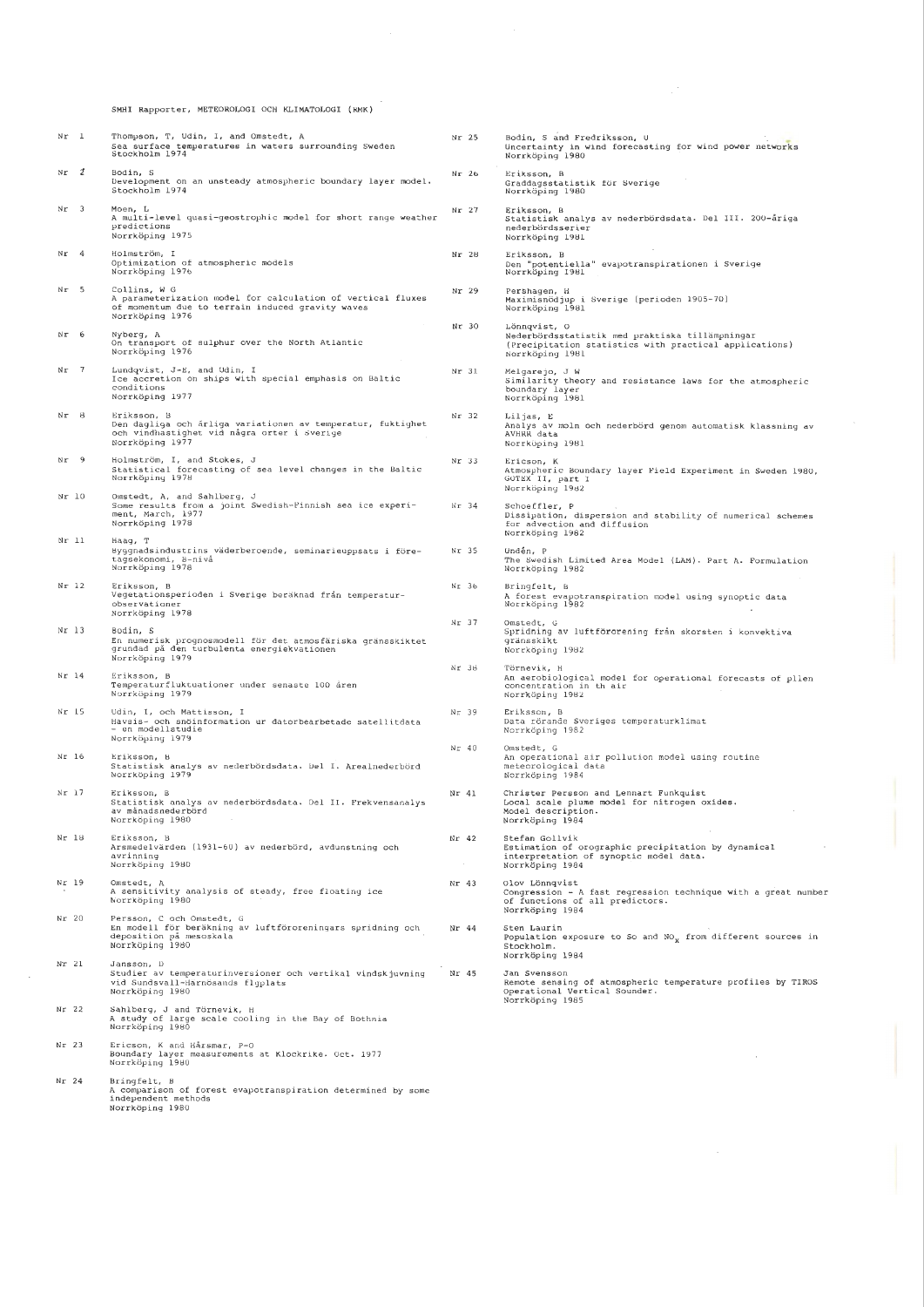$\mathcal{L}^{\text{max}}_{\text{max}}$  ,  $\mathcal{L}^{\text{max}}_{\text{max}}$  $\label{eq:2.1} \mathcal{L} = \frac{1}{2} \sum_{i=1}^n \frac{1}{2} \sum_{j=1}^n \frac{1}{2} \sum_{j=1}^n \frac{1}{2} \sum_{j=1}^n \frac{1}{2} \sum_{j=1}^n \frac{1}{2} \sum_{j=1}^n \frac{1}{2} \sum_{j=1}^n \frac{1}{2} \sum_{j=1}^n \frac{1}{2} \sum_{j=1}^n \frac{1}{2} \sum_{j=1}^n \frac{1}{2} \sum_{j=1}^n \frac{1}{2} \sum_{j=1}^n \frac{1}{2} \sum_{j=$  $\label{eq:2.1} \mathcal{L}(\mathcal{L}(\mathcal{L}))=\mathcal{L}(\mathcal{L}(\mathcal{L}))=\mathcal{L}(\mathcal{L}(\mathcal{L}))=\mathcal{L}(\mathcal{L}(\mathcal{L}))=\mathcal{L}(\mathcal{L}(\mathcal{L}))=\mathcal{L}(\mathcal{L}(\mathcal{L}))=\mathcal{L}(\mathcal{L}(\mathcal{L}))=\mathcal{L}(\mathcal{L}(\mathcal{L}))=\mathcal{L}(\mathcal{L}(\mathcal{L}))=\mathcal{L}(\mathcal{L}(\mathcal{L}))=\mathcal{L}(\mathcal{L}(\mathcal{L}))=\mathcal{L}(\mathcal{L}(\$  $\label{eq:2.1} \mathcal{L}(\mathcal{L}(\mathcal{L})) = \mathcal{L}(\mathcal{L}(\mathcal{L})) = \mathcal{L}(\mathcal{L}(\mathcal{L})) = \mathcal{L}(\mathcal{L}(\mathcal{L})) = \mathcal{L}(\mathcal{L}(\mathcal{L})) = \mathcal{L}(\mathcal{L}(\mathcal{L})) = \mathcal{L}(\mathcal{L}(\mathcal{L})) = \mathcal{L}(\mathcal{L}(\mathcal{L})) = \mathcal{L}(\mathcal{L}(\mathcal{L})) = \mathcal{L}(\mathcal{L}(\mathcal{L})) = \mathcal{L}(\mathcal{L}(\mathcal{L})) = \math$ 

 $\label{eq:2.1} \mathcal{L}(\mathcal{L}^{\text{max}}_{\mathcal{L}}(\mathcal{L}^{\text{max}}_{\mathcal{L}}),\mathcal{L}^{\text{max}}_{\mathcal{L}}(\mathcal{L}^{\text{max}}_{\mathcal{L}}))$  $\label{eq:2.1} \frac{1}{\sqrt{2}}\sum_{i=1}^n\frac{1}{\sqrt{2}}\sum_{i=1}^n\frac{1}{\sqrt{2}}\sum_{i=1}^n\frac{1}{\sqrt{2}}\sum_{i=1}^n\frac{1}{\sqrt{2}}\sum_{i=1}^n\frac{1}{\sqrt{2}}\sum_{i=1}^n\frac{1}{\sqrt{2}}\sum_{i=1}^n\frac{1}{\sqrt{2}}\sum_{i=1}^n\frac{1}{\sqrt{2}}\sum_{i=1}^n\frac{1}{\sqrt{2}}\sum_{i=1}^n\frac{1}{\sqrt{2}}\sum_{i=1}^n\frac$  $\label{eq:2.1} \frac{1}{\sqrt{2\pi}}\left(\frac{1}{\sqrt{2\pi}}\right)^{2} \left(\frac{1}{\sqrt{2\pi}}\right)^{2} \left(\frac{1}{\sqrt{2\pi}}\right)^{2} \left(\frac{1}{\sqrt{2\pi}}\right)^{2} \left(\frac{1}{\sqrt{2\pi}}\right)^{2} \left(\frac{1}{\sqrt{2\pi}}\right)^{2} \left(\frac{1}{\sqrt{2\pi}}\right)^{2} \left(\frac{1}{\sqrt{2\pi}}\right)^{2} \left(\frac{1}{\sqrt{2\pi}}\right)^{2} \left(\frac{1}{\sqrt{2\pi}}\right)^{2$ 

 $\mathcal{L}^{\text{max}}_{\text{max}}$  and  $\mathcal{L}^{\text{max}}_{\text{max}}$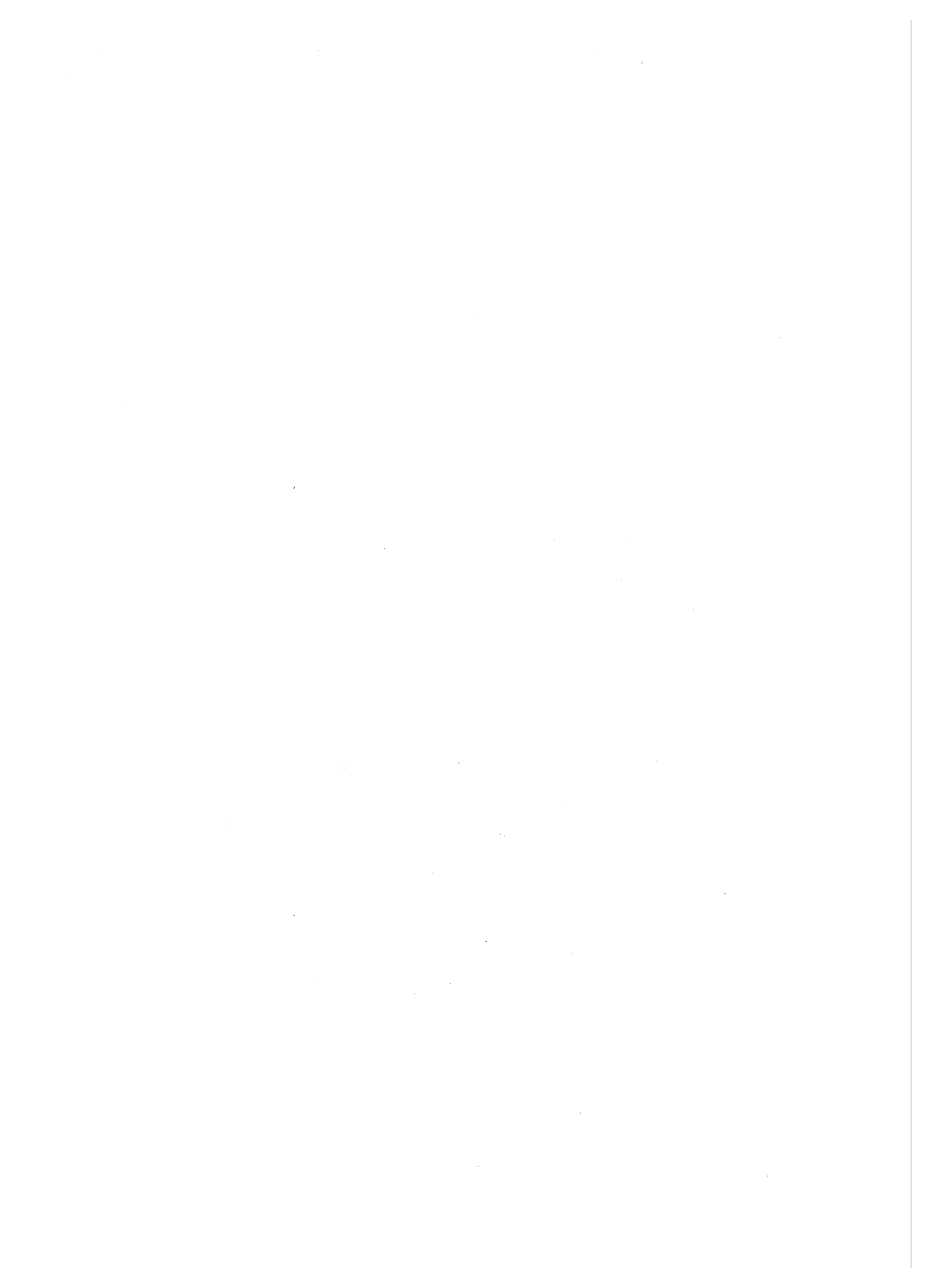$\label{eq:2.1} \frac{1}{2} \sum_{i=1}^n \frac{1}{2} \sum_{j=1}^n \frac{1}{2} \sum_{j=1}^n \frac{1}{2} \sum_{j=1}^n \frac{1}{2} \sum_{j=1}^n \frac{1}{2} \sum_{j=1}^n \frac{1}{2} \sum_{j=1}^n \frac{1}{2} \sum_{j=1}^n \frac{1}{2} \sum_{j=1}^n \frac{1}{2} \sum_{j=1}^n \frac{1}{2} \sum_{j=1}^n \frac{1}{2} \sum_{j=1}^n \frac{1}{2} \sum_{j=1}^n \frac{$